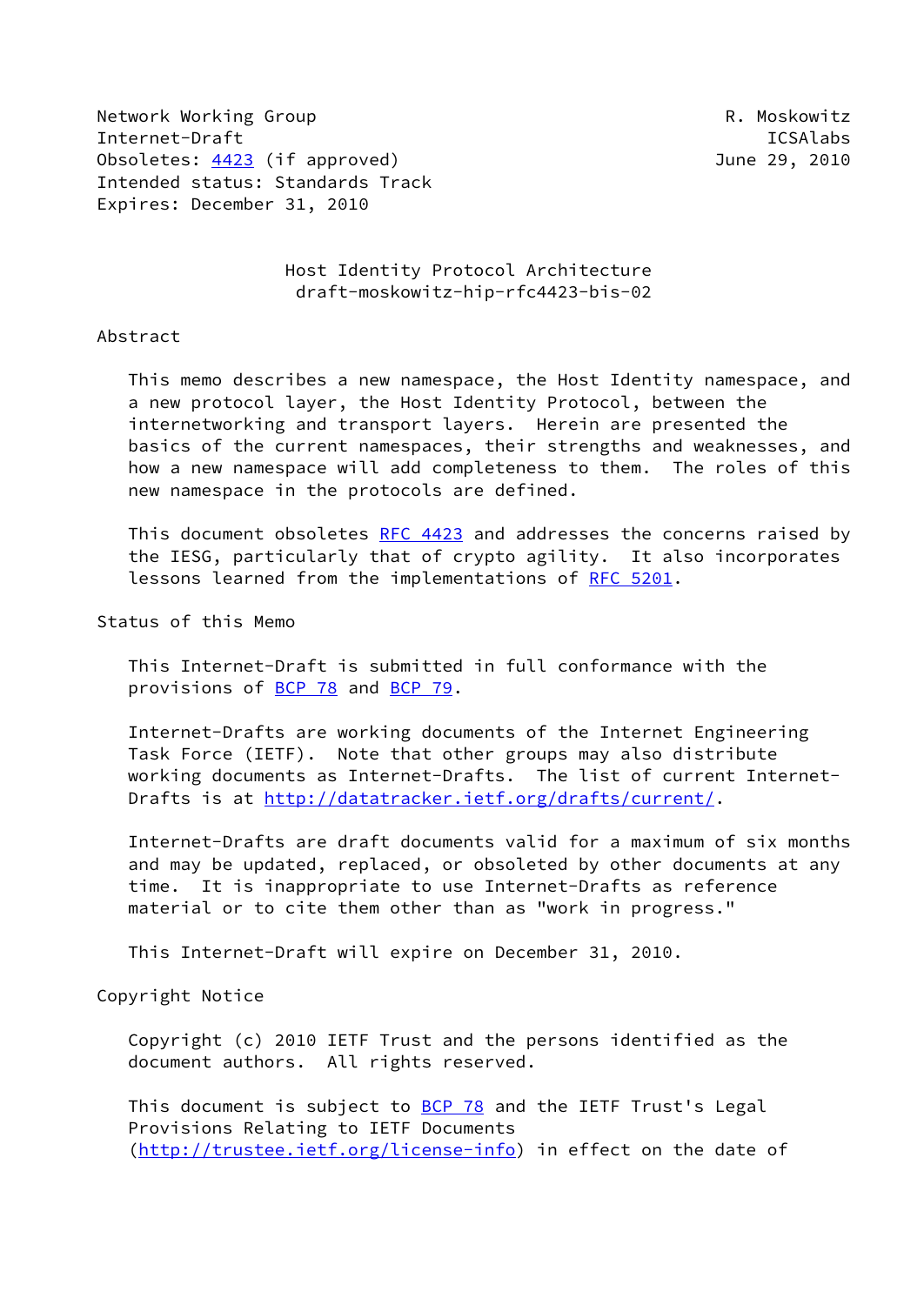Internet-Draft Host Identity Protocol Architecture June 2010

 publication of this document. Please review these documents carefully, as they describe your rights and restrictions with respect to this document. Code Components extracted from this document must include Simplified BSD License text as described in Section 4.e of the Trust Legal Provisions and are provided without warranty as described in the Simplified BSD License.

 This document may contain material from IETF Documents or IETF Contributions published or made publicly available before November 10, 2008. The person(s) controlling the copyright in some of this material may not have granted the IETF Trust the right to allow modifications of such material outside the IETF Standards Process. Without obtaining an adequate license from the person(s) controlling the copyright in such materials, this document may not be modified outside the IETF Standards Process, and derivative works of it may not be created outside the IETF Standards Process, except to format it for publication as an RFC or to translate it into languages other than English.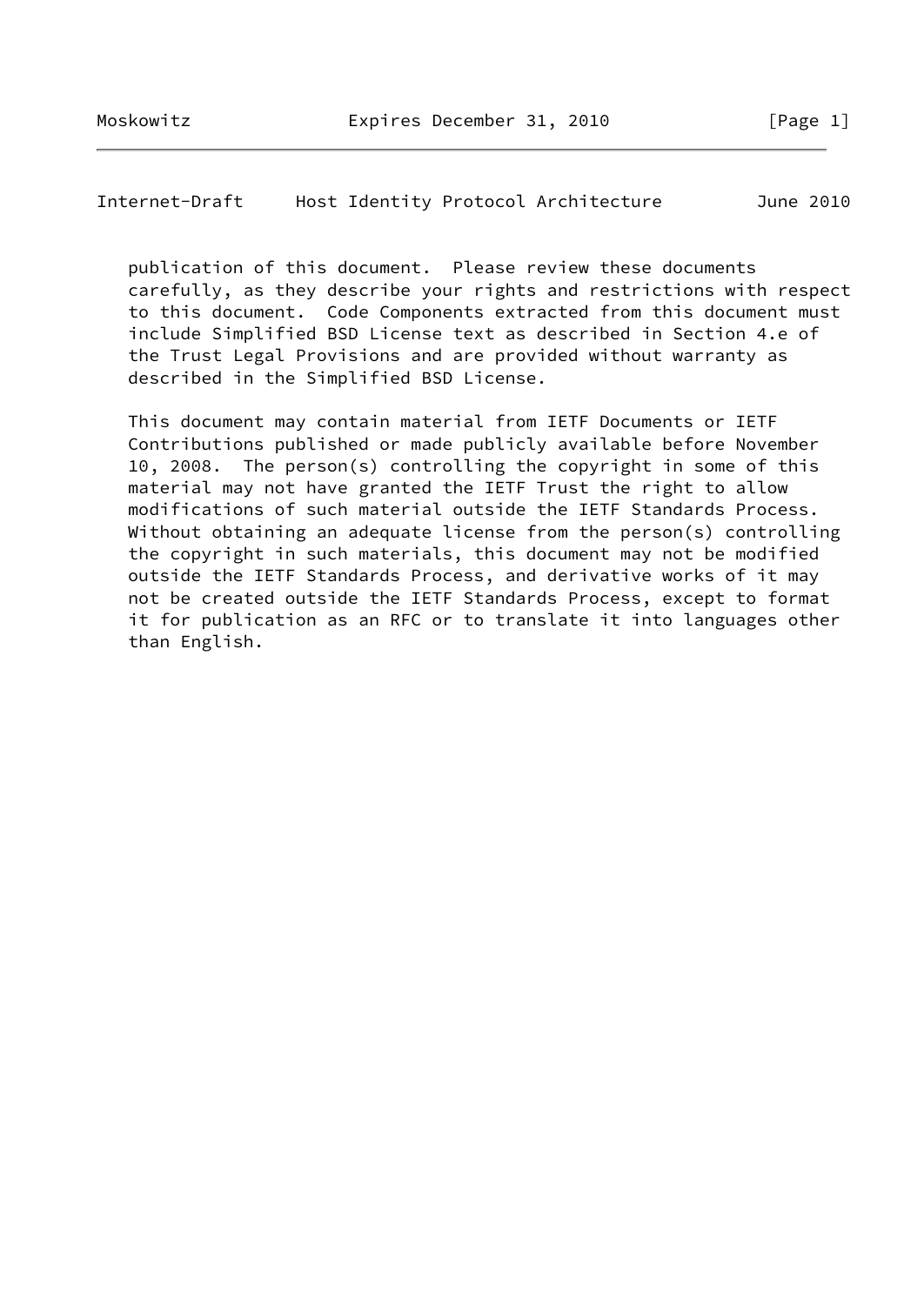Moskowitz **Expires December 31, 2010** [Page 2]

| Internet-Draft |  |  |  | Host Identity Protocol Architecture |  | June 2010 |
|----------------|--|--|--|-------------------------------------|--|-----------|
|----------------|--|--|--|-------------------------------------|--|-----------|

# Table of Contents

| $\perp$ .        |                                                                |  |
|------------------|----------------------------------------------------------------|--|
| $\overline{2}$ . |                                                                |  |
| 2.1.             | Terms common to other documents 5                              |  |
| 2.2.             | Terms specific to this and other HIP documents $5$             |  |
| 3.               |                                                                |  |
| 3.1.             | A desire for a namespace for computing platforms $\frac{7}{2}$ |  |
| $\overline{4}$ . | Host Identity namespace $\cdots$ 9                             |  |
| 4.1.             |                                                                |  |
| 4.2.             | Storing Host Identifiers in DNS 10                             |  |
| 4.3.             | Host Identity Tag (HIT) $\cdots$ 11                            |  |
| 4.4.             | Host Identity Hash (HIH) $\cdots$ 11                           |  |
| 4.5.             | Local Scope Identifier (LSI) 11                                |  |
| $\overline{5}$ . |                                                                |  |
| 5.1.             | Transport associations and end-points $\cdots$ 13              |  |
| 6.               | End-host mobility and multi-homing 13                          |  |
| 6.1.             |                                                                |  |
| 6.2.             | Protection against flooding attacks $\cdots$ 14                |  |
| $\overline{1}$ . |                                                                |  |
| 8.               |                                                                |  |
| 9.               |                                                                |  |
| 9.1.             |                                                                |  |
| 10.              |                                                                |  |
| 11.              |                                                                |  |
| 12.              |                                                                |  |
|                  | 12.1. HIP's answers to NSRG questions 19                       |  |
| 13.              | Security considerations $\cdots$ 21                            |  |
|                  |                                                                |  |
|                  | 13.2. Non-security considerations $\cdots$ 23                  |  |
| 14.              |                                                                |  |
| 15.              |                                                                |  |
| 16.              |                                                                |  |
|                  |                                                                |  |
|                  |                                                                |  |
|                  |                                                                |  |
|                  |                                                                |  |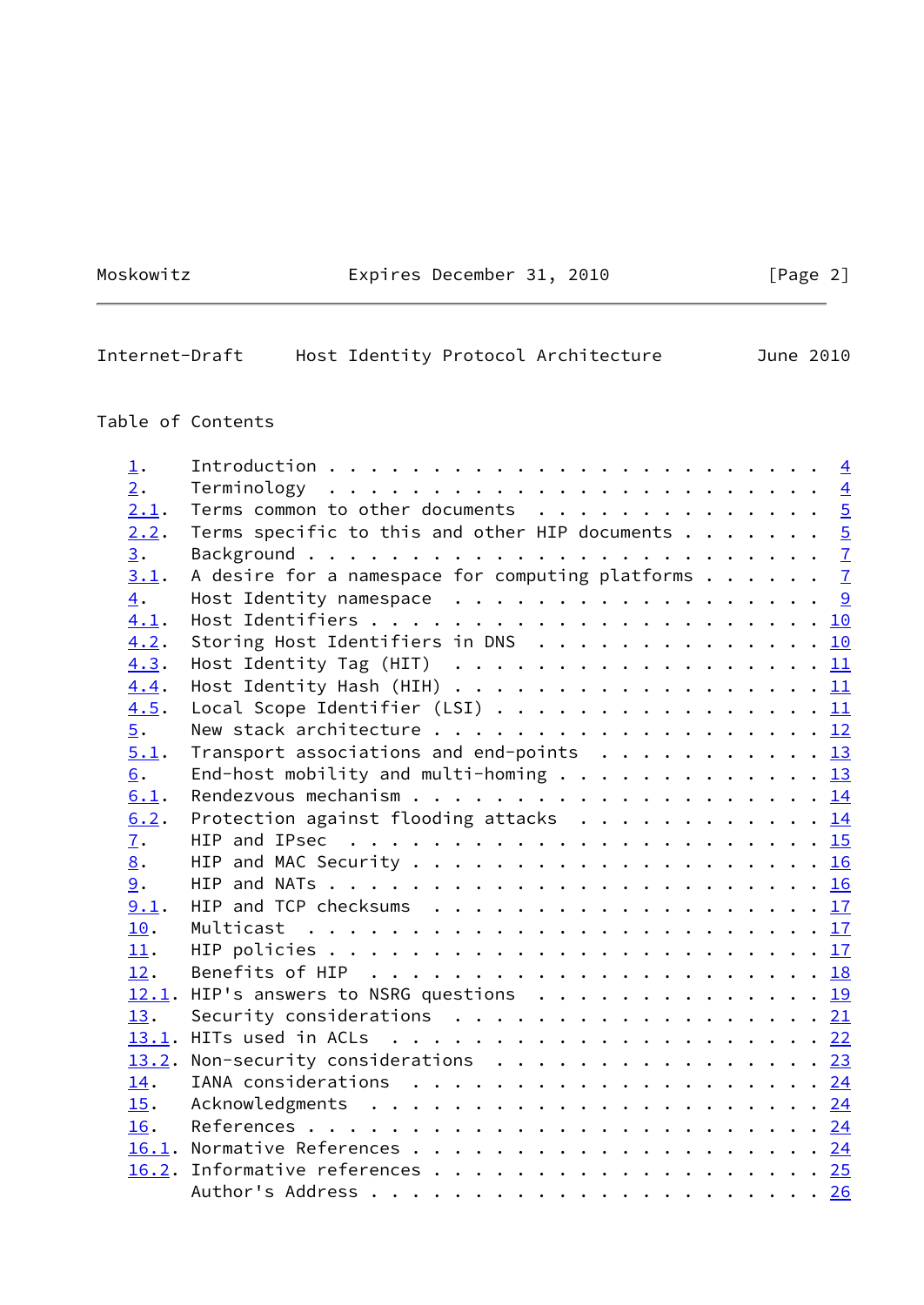Moskowitz Expires December 31, 2010 [Page 3]

<span id="page-3-1"></span>Internet-Draft Host Identity Protocol Architecture June 2010

### <span id="page-3-0"></span>[1](#page-3-0). Introduction

 The Internet has two important global namespaces: Internet Protocol (IP) addresses and Domain Name Service (DNS) names. These two namespaces have a set of features and abstractions that have powered the Internet to what it is today. They also have a number of weaknesses. Basically, since they are all we have, we try and do too much with them. Semantic overloading and functionality extensions have greatly complicated these namespaces.

 The proposed Host Identity namespace fills an important gap between the IP and DNS namespaces. The Host Identity namespace consists of Host Identifiers (HI). A Host Identifier is cryptographic in its nature; it is the public key of an asymmetric key-pair. Each host will have at least one Host Identity, but it will typically have more than one. Each Host Identity uniquely identifies a single host, i.e., no two hosts have the same Host Identity. The Host Identity, and the corresponding Host Identifier, can either be public (e.g. published in the DNS), or unpublished. Client systems will tend to have both public and unpublished Identities.

 There is a subtle but important difference between Host Identities and Host Identifiers. An Identity refers to the abstract entity that is identified. An Identifier, on the other hand, refers to the concrete bit pattern that is used in the identification process.

 Although the Host Identifiers could be used in many authentication systems, such as IKEv2  $[REC4306]$ , the presented architecture introduces a new protocol, called the Host Identity Protocol (HIP),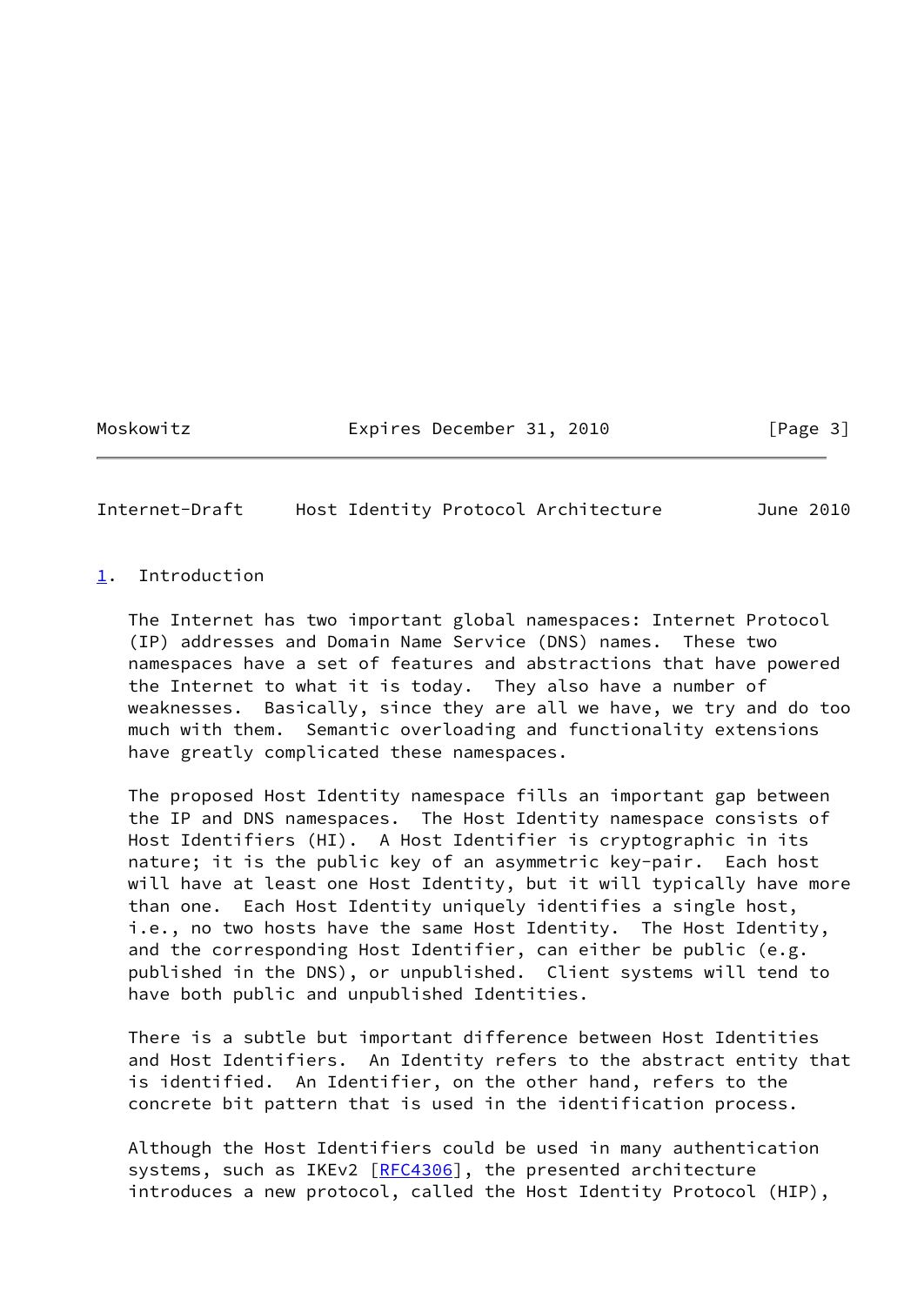and a cryptographic exchange, called the HIP base exchange; see also [Section 7](#page-16-0). The HIP protocols under development provide for limited forms of trust between systems, enhance mobility, multi-homing and dynamic IP renumbering, aid in protocol translation / transition, and reduce certain types of denial-of-service (DoS) attacks.

 When HIP is used, the actual payload traffic between two HIP hosts is typically, but not necessarily, protected with IPsec. The Host Identities are used to create the needed IPsec Security Associations (SAs) and to authenticate the hosts. When IPsec is used, the actual payload IP packets do not differ in any way from standard IPsec protected IP packets.

# <span id="page-4-0"></span>[2](#page-4-0). Terminology

Moskowitz **Expires December 31, 2010** [Page 4]

<span id="page-4-2"></span>

| Internet-Draft |  | Host Identity Protocol Architecture | June 2010 |
|----------------|--|-------------------------------------|-----------|
|                |  |                                     |           |

### <span id="page-4-1"></span>[2.1](#page-4-1). Terms common to other documents

 +---------------+---------------------------------------------------+ | Term | Explanation |

| .                  |                                                                                                                                                                                                                                              |
|--------------------|----------------------------------------------------------------------------------------------------------------------------------------------------------------------------------------------------------------------------------------------|
| Public key         | The public key of an asymmetric cryptographic key  <br>pair. Used as a publicly known identifier for<br>cryptographic identity authentication.                                                                                               |
| Private key        | The private or secret key of an asymmetric<br>cryptographic key pair. Assumed to be known only<br>to the party identified by the corresponding<br>public key. Used by the identified party to<br>authenticate its identity to other parties. |
| Public key<br>pair | An asymmetric cryptographic key pair consisting<br>of public and private keys. For example,<br>Rivest-Shamir-Adelman (RSA) and Digital Signature<br>Algorithm (DSA) key pairs are such key pairs.                                            |
| End-point          | A communicating entity. For historical reasons,<br>the term 'computing platform' is used in this                                                                                                                                             |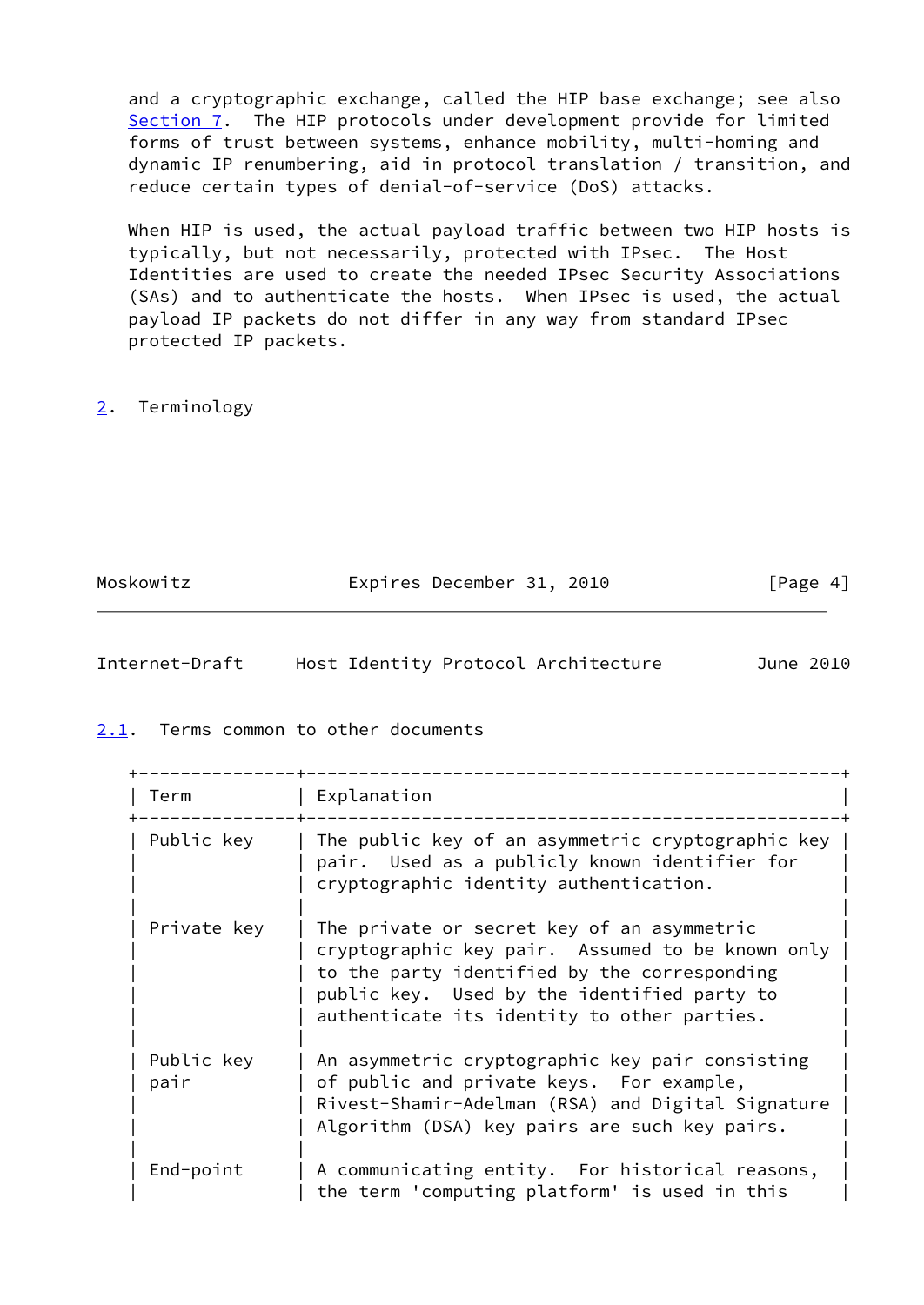|  |  |  | document as a (rough) synonym for end-point. |  |
|--|--|--|----------------------------------------------|--|
|  |  |  |                                              |  |
|  |  |  |                                              |  |

<span id="page-5-0"></span>[2.2](#page-5-0). Terms specific to this and other HIP documents

 It should be noted that many of the terms defined herein are tautologous, self-referential or defined through circular reference to other terms. This is due to the succinct nature of the definitions. See the text elsewhere in this document for more elaborate explanations.

Moskowitz **Expires December 31, 2010** [Page 5]

Internet-Draft Host Identity Protocol Architecture June 2010

| Term                  | Explanation                                                                                                                |
|-----------------------|----------------------------------------------------------------------------------------------------------------------------|
| Computing<br>platform | An entity capable of communicating and computing,<br>for example, a computer. See the definition of<br>'End-point', above. |
| HIP base<br>exchange  | A cryptographic protocol; see also Section 7.                                                                              |
| HIP packet            | An IP packet that carries a 'Host Identity<br>Protocol' message.                                                           |
|                       | Host Identity $\vert$ An abstract concept assigned to a 'computing<br>platform'. See 'Host Identifier', below.             |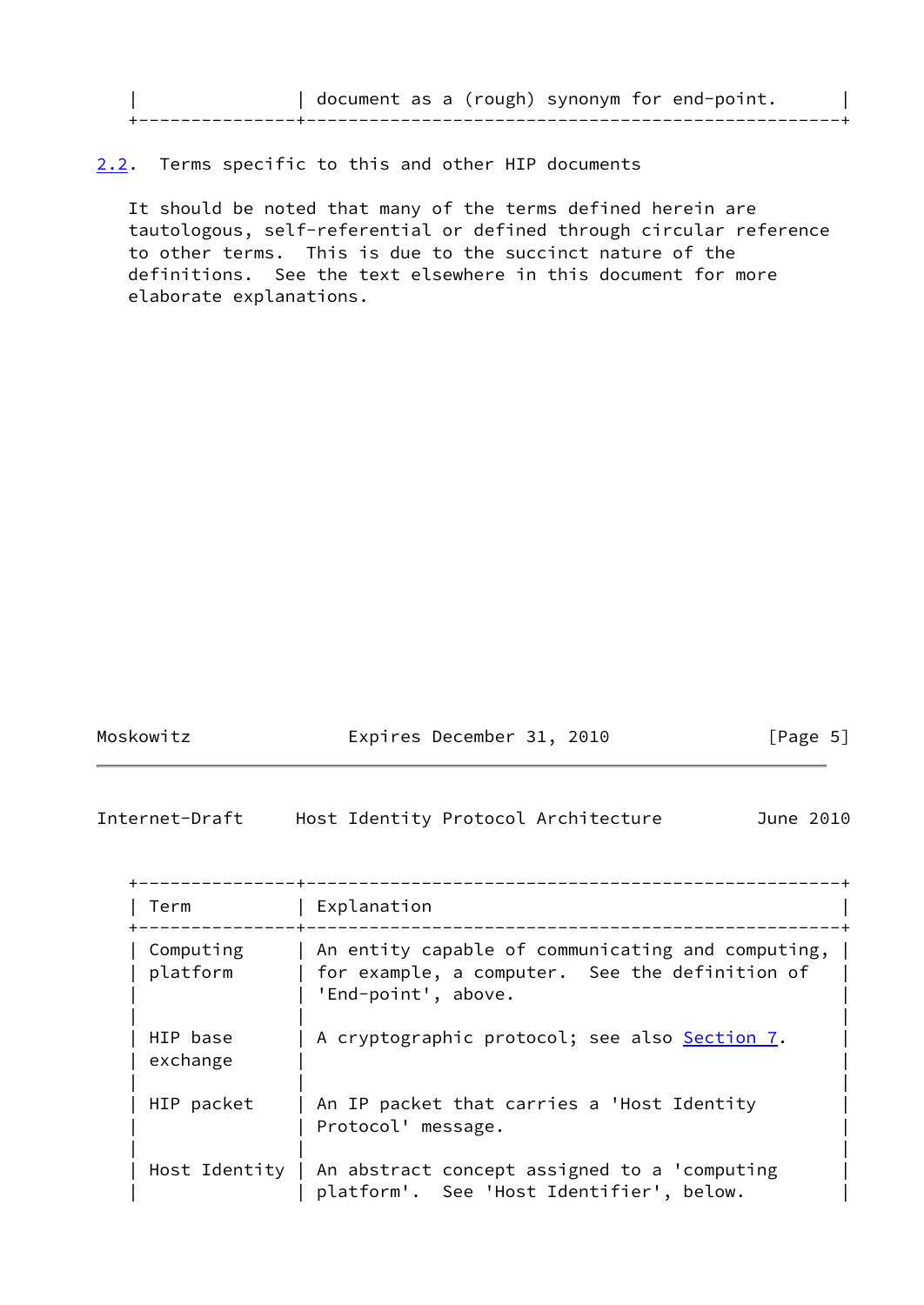| Host Identity<br>namespace                        | A name space formed by all possible Host<br>Identifiers.                                                                                                                                                                          |
|---------------------------------------------------|-----------------------------------------------------------------------------------------------------------------------------------------------------------------------------------------------------------------------------------|
| Host Identity<br>Protocol                         | A protocol used to carry and authenticate Host<br>Identifiers and other information.                                                                                                                                              |
| Host Identity  <br>Tag                            | A 128-bit datum created by taking a cryptographic<br>hash over a Host Identifier.                                                                                                                                                 |
| Host Identity<br>Hash                             | The cryptograhic hash used in creating the Host<br>Identity Tag from the Host Identity.                                                                                                                                           |
| Host<br>Identifier                                | A public key used as a name for a Host Identity.                                                                                                                                                                                  |
| Local Scope<br>Identifier                         | A 32-bit datum denoting a Host Identity.                                                                                                                                                                                          |
| Public Host<br>Identifier<br>and Identity         | A published or publicly known Host Identfier used<br>as a public name for a Host Identity, and the<br>corresponding Identity.                                                                                                     |
| Unpublished<br>Host<br>Identifier<br>and Identity | A Host Identifier that is not placed in any<br>public directory, and the corresponding Host<br>Identity. Unpublished Host Identities are<br>typically short lived in nature, being often<br>replaced and possibly used just once. |
| Rendezvous<br>Mechanism                           | A mechanism used to locate mobile hosts based on<br>their HIT.                                                                                                                                                                    |

Moskowitz **Expires December 31, 2010** [Page 6]

<span id="page-6-1"></span>Internet-Draft Host Identity Protocol Architecture June 2010

# <span id="page-6-0"></span>[3](#page-6-0). Background

 The Internet is built from three principal components: computing platforms (end-points), packet transport (i.e., internetworking) infrastructure, and services (applications). The Internet exists to service two principal components: people and robotic services (silicon based people, if you will). All these components need to be named in order to interact in a scalable manner. Here we concentrate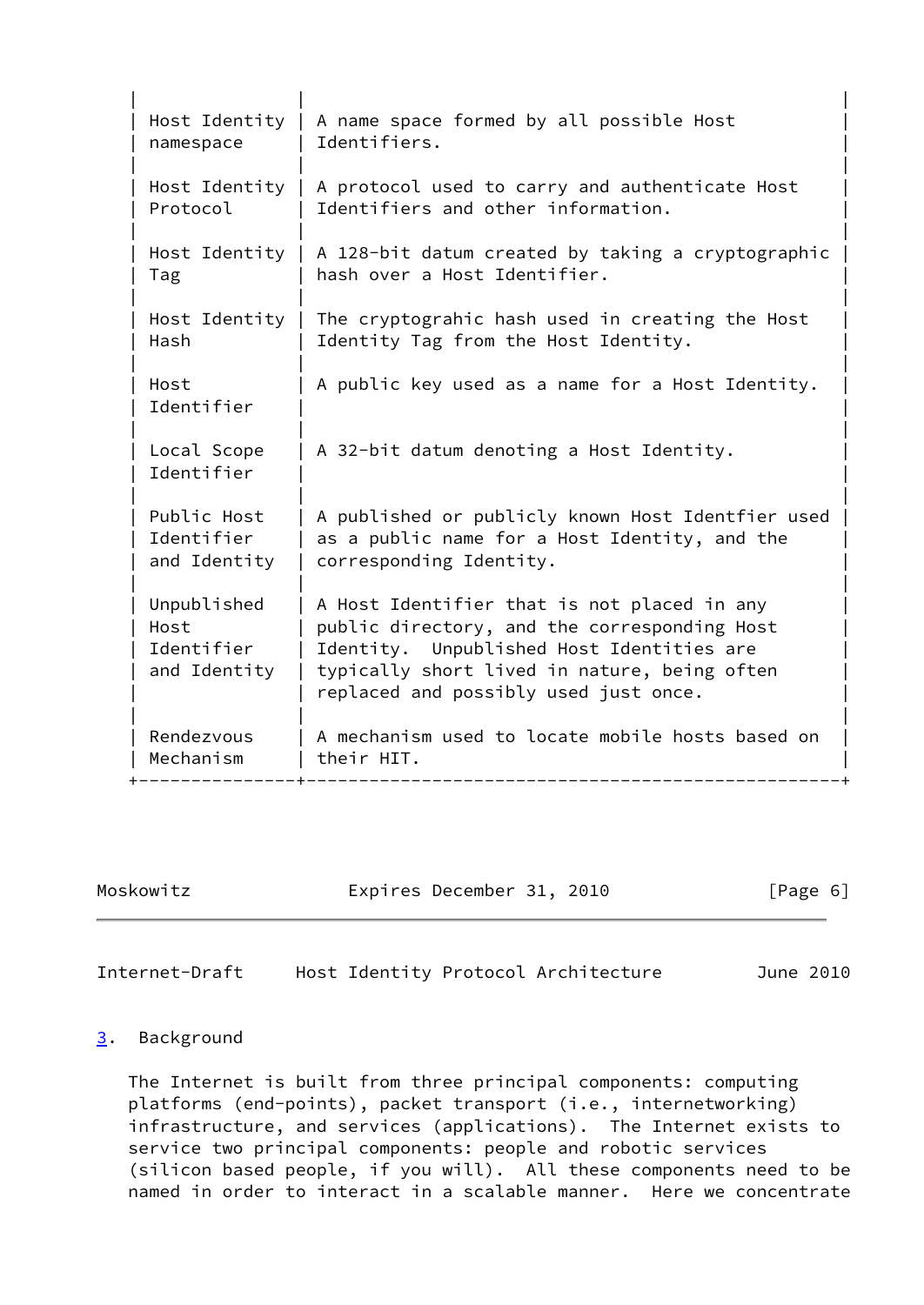on naming computing platforms and packet transport elements.

 There are two principal namespaces in use in the Internet for these components: IP numbers, and Domain Names. Domain Names provide hierarchically assigned names for some computing platforms and some services. Each hierarchy is delegated from the level above; there is no anonymity in Domain Names. Email, HTTP, and SIP addresses all reference Domain Names.

 IP numbers are a confounding of two namespaces, the names of a host's networking interfaces and the names of the locations ('confounding' is a term used in statistics to discuss metrics that are merged into one with a gain in indexing, but a loss in informational value). The names of locations should be understood as denoting routing direction vectors, i.e., information that is used to deliver packets to their destinations.

 IP numbers name networking interfaces, and typically only when the interface is connected to the network. Originally, IP numbers had long-term significance. Today, the vast number of interfaces use ephemeral and/or non-unique IP numbers. That is, every time an interface is connected to the network, it is assigned an IP number.

 In the current Internet, the transport layers are coupled to the IP addresses. Neither can evolve separately from the other. IPng deliberations were strongly shaped by the decision that a corresponding TCPng would not be created.

 There are three critical deficiencies with the current namespaces. Firstly, dynamic readdressing cannot be directly managed. Secondly, anonymity is not provided in a consistent, trustable manner. Finally, authentication for systems and datagrams is not provided. All of these deficiencies arise because computing platforms are not well named with the current namespaces.

<span id="page-7-0"></span>[3.1](#page-7-0). A desire for a namespace for computing platforms

 An independent namespace for computing platforms could be used in end-to-end operations independent of the evolution of the internetworking layer and across the many internetworking layers.

| Moskowitz | Expires December 31, 2010 |  | [Page 7] |  |
|-----------|---------------------------|--|----------|--|
|           |                           |  |          |  |

Internet-Draft Host Identity Protocol Architecture June 2010

This could support rapid readdressing of the internetworking layer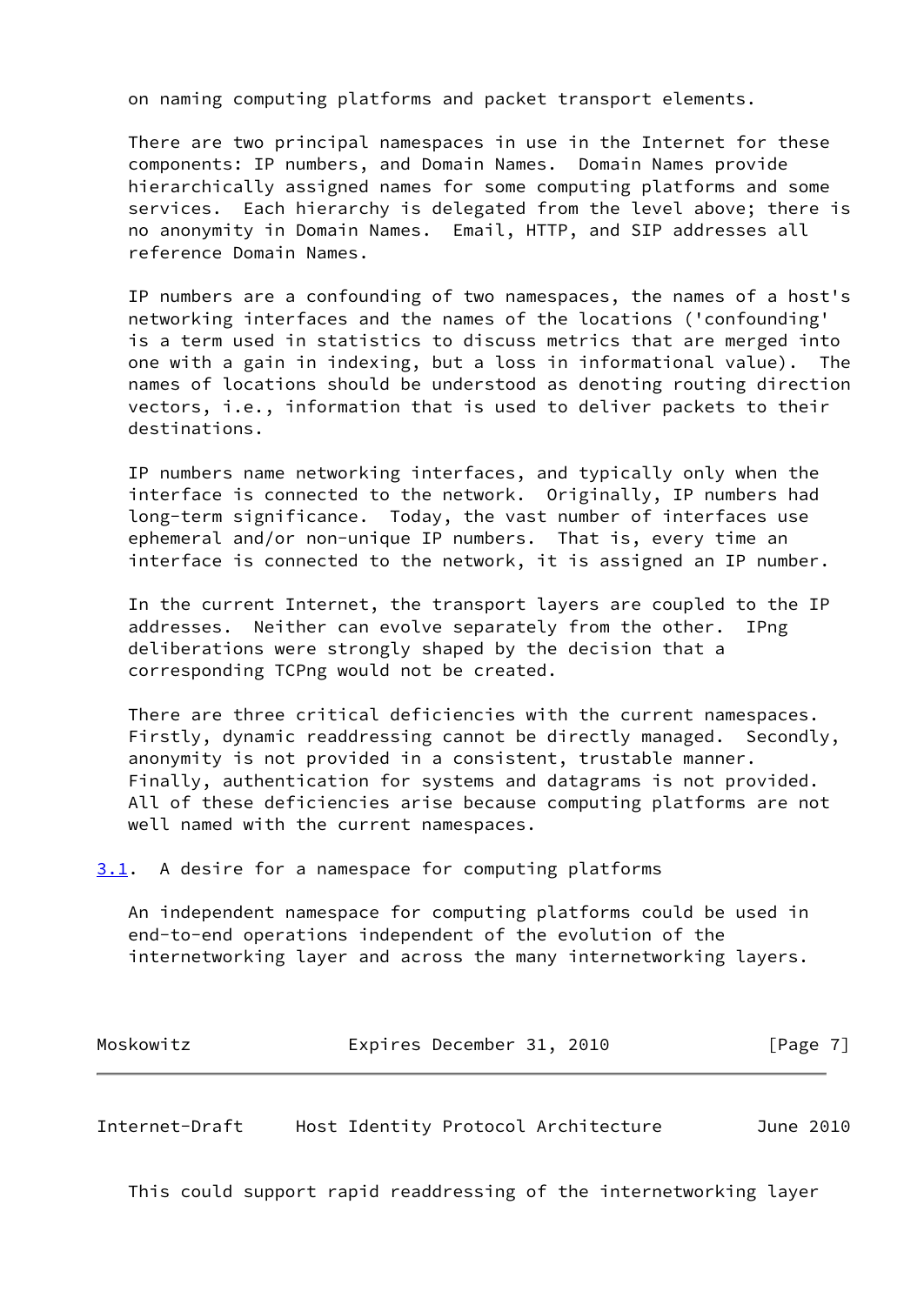because of mobility, rehoming, or renumbering.

 If the namespace for computing platforms is based on public-key cryptography, it can also provide authentication services. If this namespace is locally created without requiring registration, it can provide anonymity.

 Such a namespace (for computing platforms) and the names in it should have the following characteristics:

- o The namespace should be applied to the IP 'kernel'. The IP kernel is the 'component' between applications and the packet transport infrastructure.
- o The namespace should fully decouple the internetworking layer from the higher layers. The names should replace all occurrences of IP addresses within applications (like in the Transport Control Block, TCB). This may require changes to the current APIs. In the long run, it is probable that some new APIs are needed.
- o The introduction of the namespace should not mandate any administrative infrastructure. Deployment must come from the bottom up, in a pairwise deployment.
- o The names should have a fixed length representation, for easy inclusion in datagram headers and existing programming interfaces (e.g the TCB).
- o Using the namespace should be affordable when used in protocols. This is primarily a packet size issue. There is also a computational concern in affordability.
- o Name collisions should be avoided as much as possible. The mathematics of the birthday paradox can be used to estimate the chance of a collision in a given population and hash space. In general, for a random hash space of size n bits, we would expect to obtain a collision after approximately 1.2\*sqrt(2\*\*n) hashes were obtained. For 64 bits, this number is roughly 4 billion. A hash size of 64 bits may be too small to avoid collisions in a large population; for example, there is a 1% chance of collision in a population of 640M. For 100 bits (or more), we would not expect a collision until approximately 2\*\*50 (1 quadrillion) hashes were generated.
- o The names should have a localized abstraction so that it can be used in existing protocols and APIs.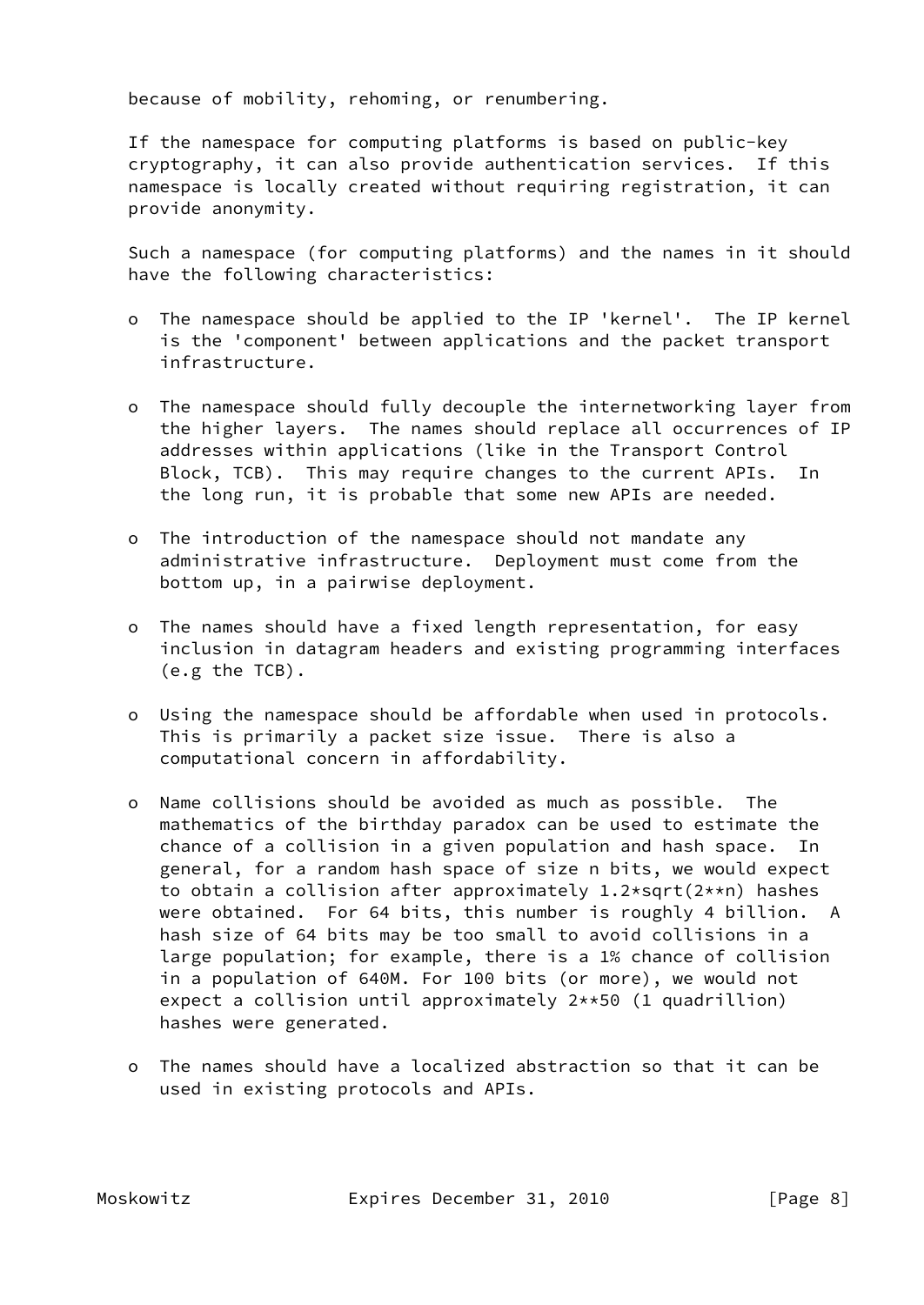- <span id="page-9-1"></span> o It must be possible to create names locally. This can provide anonymity at the cost of making resolvability very difficult.
	- $*$  Sometimes the names may contain a delegation component. This is the cost of resolvability.
- o The namespace should provide authentication services.
- o The names should be long lived, but replaceable at any time. This impacts access control lists; short lifetimes will tend to result in tedious list maintenance or require a namespace infrastructure for central control of access lists.

 In this document, a new namespace approaching these ideas is called the Host Identity namespace. Using Host Identities requires its own protocol layer, the Host Identity Protocol, between the internetworking and transport layers. The names are based on public key cryptography to supply authentication services. Properly designed, it can deliver all of the above stated requirements.

<span id="page-9-0"></span>[4](#page-9-0). Host Identity namespace

 A name in the Host Identity namespace, a Host Identifier (HI), represents a statistically globally unique name for naming any system with an IP stack. This identity is normally associated with, but not limited to, an IP stack. A system can have multiple identities, some 'well known', some unpublished or 'anonymous'. A system may self assert its own identity, or may use a third-party authenticator like DNSSEC [\[RFC2535](https://datatracker.ietf.org/doc/pdf/rfc2535)], PGP, or X.509 to 'notarize' the identity assertion. It is expected that the Host Identifiers will initially be authenticated with DNSSEC and that all implementations will support DNSSEC as a minimal baseline.

 In theory, any name that can claim to be 'statistically globally unique' may serve as a Host Identifier. However, in the authors' opinion, a public key of a 'public key pair' makes the best Host Identifier. As will be specified in the Host Identity Protocol specification, a public-key-based HI can authenticate the HIP packets and protect them for man-in-the-middle attacks. Since authenticated datagrams are mandatory to provide much of HIP's denial-of-service protection, the Diffie-Hellman exchange in HIP has to be authenticated. Thus, only public-key HI and authenticated HIP messages are supported in practice. In this document, the non cryptographic forms of HI and HIP are presented to complete the theory of HI, but they should not be implemented as they could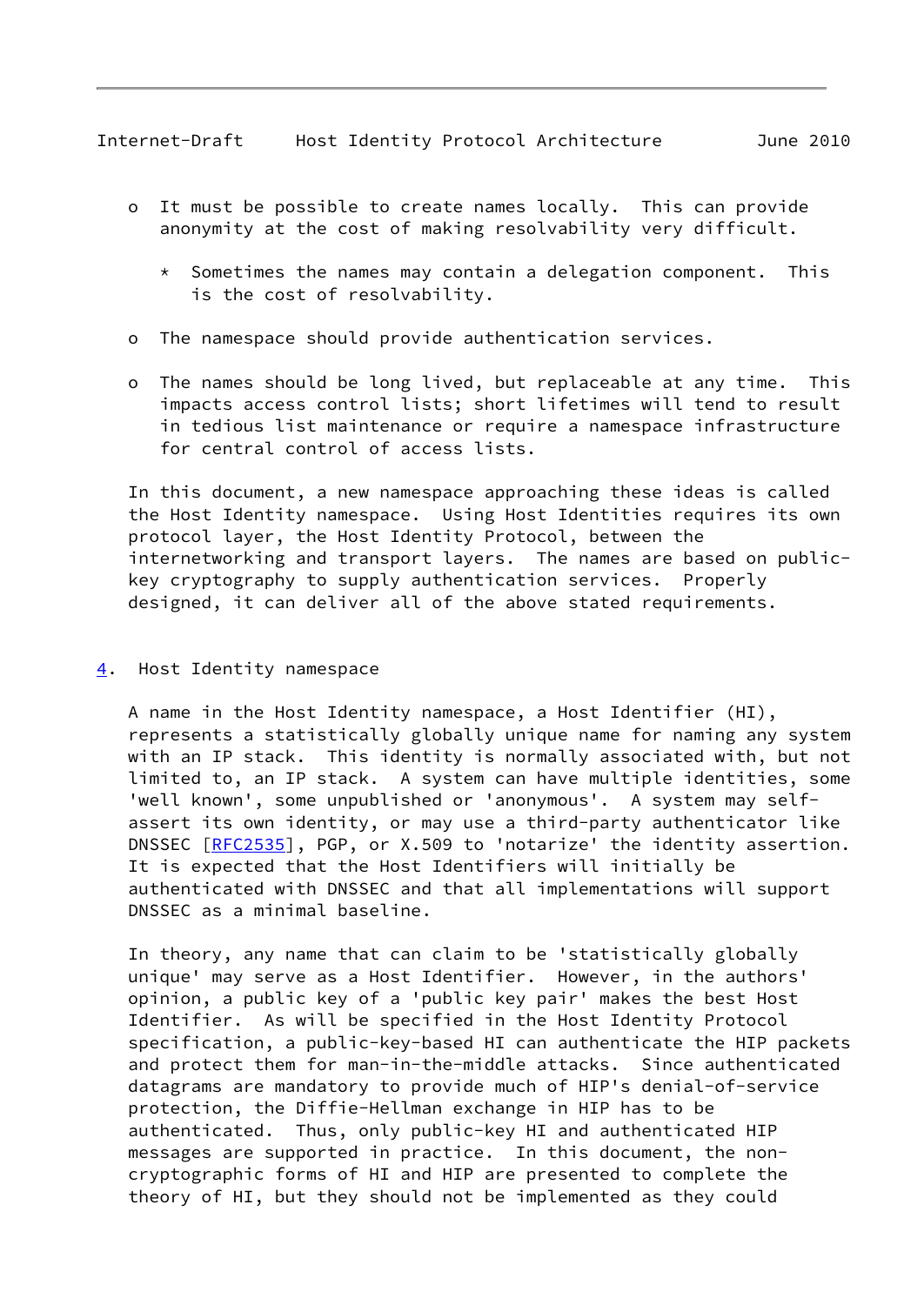produce worse denial-of-service attacks than the Internet has without Host Identity.

Moskowitz **Expires December 31, 2010** [Page 9]

<span id="page-10-1"></span>Internet-Draft Host Identity Protocol Architecture June 2010

#### <span id="page-10-0"></span>[4.1](#page-10-0). Host Identifiers

 Host Identity adds two main features to Internet protocols. The first is a decoupling of the internetworking and transport layers; see [Section 5.](#page-12-1) This decoupling will allow for independent evolution of the two layers. Additionally, it can provide end-to-end services over multiple internetworking realms. The second feature is host authentication. Because the Host Identifier is a public key, this key can be used for authentication in security protocols like IPsec.

 The only completely defined structure of the Host Identity is that of a public/private key pair. In this case, the Host Identity is referred to by its public component, the public key. Thus, the name representing a Host Identity in the Host Identity namespace, i.e., the Host Identifier, is the public key. In a way, the possession of the private key defines the Identity itself. If the private key is possessed by more than one node, the Identity can be considered to be a distributed one.

 Architecturally, any other Internet naming convention might form a usable base for Host Identifiers. However, non-cryptographic names should only be used in situations of high trust - low risk. That is any place where host authentication is not needed (no risk of host spoofing) and no use of IPsec. However, at least for interconnected networks spanning several operational domains, the set of environments where the risk of host spoofing allowed by non cryptographic Host Identifiers is acceptable is the null set. Hence, the current HIP documents do not specify how to use any other types of Host Identifiers but public keys.

 The actual Host Identities are never directly used in any Internet protocols. The corresponding Host Identifiers (public keys) may be stored in various DNS or LDAP directories as identified elsewhere in this document, and they are passed in the HIP base exchange. A Host Identity Tag (HIT) is used in other protocols to represent the Host Identity. Another representation of the Host Identities, the Local Scope Identifier (LSI), can also be used in protocols and APIs.

#### <span id="page-10-2"></span>[4.2](#page-10-2). Storing Host Identifiers in DNS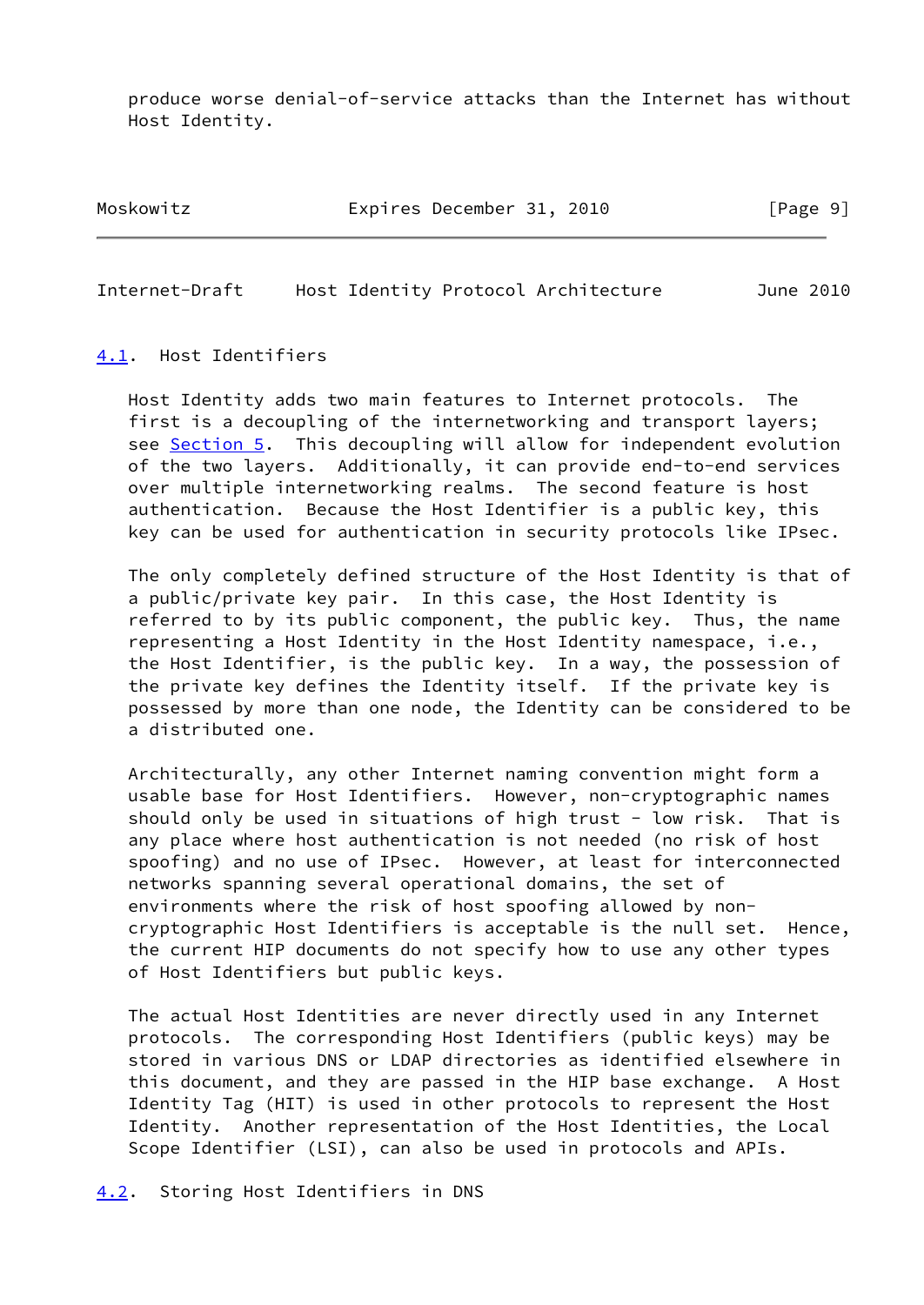The public Host Identifiers should be stored in DNS; the unpublished Host Identifiers should not be stored anywhere (besides the communicating hosts themselves). The (public) HI along with the supported HIHs are stored in a new RR type. This RR type is defined in HIP DNS Extension [\[RFC5205](https://datatracker.ietf.org/doc/pdf/rfc5205)].

 Alternatively, or in addition to storing Host Identifiers in the DNS, they may be stored in various kinds of Public Key Infrastructure

| Moskowitz |  | Expires December 31, 2010 |  |  | [Page 10] |  |
|-----------|--|---------------------------|--|--|-----------|--|
|-----------|--|---------------------------|--|--|-----------|--|

<span id="page-11-1"></span>Internet-Draft Host Identity Protocol Architecture June 2010

 (PKI). Such a practice may allow them to be used for purposes other than pure host identification.

<span id="page-11-0"></span>[4.3](#page-11-0). Host Identity Tag (HIT)

 A Host Identity Tag is a 128-bit representation for a Host Identity. It is created by taking a cryptographic hash over the corresponding Host Identifier. There are two advantages of using a hash over using the Host Identifier in protocols. Firstly, its fixed length makes for easier protocol coding and also better manages the packet size cost of this technology. Secondly, it presents the identity in a consistent format to the protocol independent of the cryptographic algorithms used.

 There can be multiple HITs per Host Identifier when multiple hashes are supported. An Initator may have to initially guess which HIT to use for the Responder, typically based on what it perfers, until it learns the appropriate HIT through the HIP exchange.

 In the HIP packets, the HITs identify the sender and recipient of a packet. Consequently, a HIT should be unique in the whole IP universe as long as it is being used. In the extremely rare case of a single HIT mapping to more than one Host Identity, the Host Identifiers (public keys) will make the final difference. If there is more than one public key for a given node, the HIT acts as a hint for the correct public key to use.

<span id="page-11-2"></span>[4.4](#page-11-2). Host Identity Hash (HIH)

 The Host Identity Hash is the cryptographic hash used in producing the HIT from the HI. It is also the hash used through out the HIP protocol for consistancy and simplicity. It is possible to for the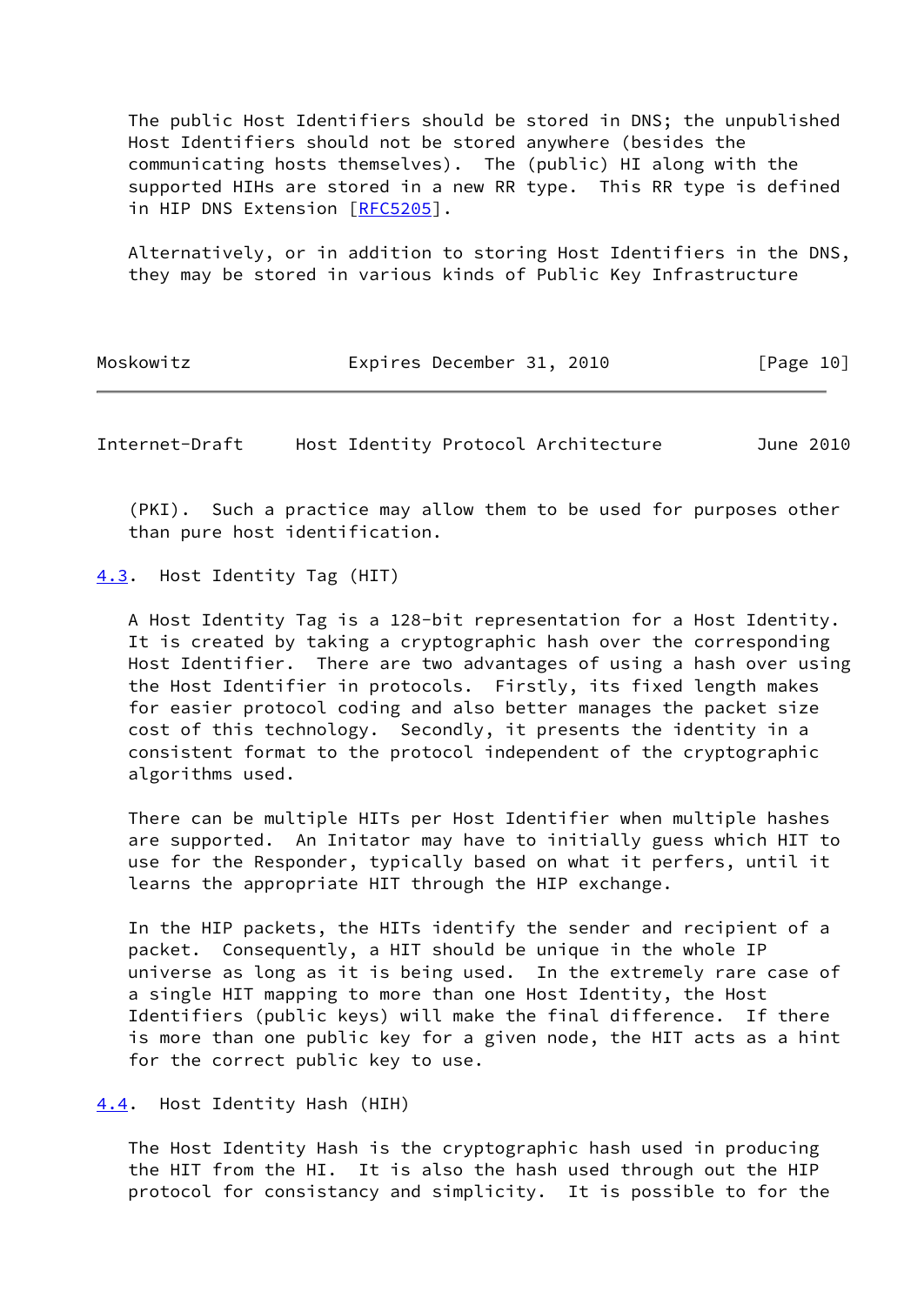two Hosts in the HIP exchange to use different hashes.

 Multiple HIHs within HIP is needed to address the moving target of creation and eventual compromise of cryptographic hashes. This significantly complicates HIP and offers an attacker an additional downgrade attack that is mitigated in the HIP protocol.

<span id="page-12-0"></span>[4.5](#page-12-0). Local Scope Identifier (LSI)

 An LSI is a 32-bit localized representation for a Host Identity. The purpose of an LSI is to facilitate using Host Identities in existing protocols and APIs. LSI's advantage over HIT is its size; its disadvantage is its local scope.

 Examples of how LSIs can be used include: as the address in an FTP command and as the address in a socket call. Thus, LSIs act as a

| Moskowitz | Expires December 31, 2010 |  | [Page 11] |
|-----------|---------------------------|--|-----------|
|-----------|---------------------------|--|-----------|

<span id="page-12-2"></span>Internet-Draft Host Identity Protocol Architecture June 2010

 bridge for Host Identities into IPv4-based protocols and APIs. LSIs also make it possible for some IPv4 applications to run over an IPv6 network.

#### <span id="page-12-1"></span>[5](#page-12-1). New stack architecture

 One way to characterize Host Identity is to compare the proposed new architecture with the current one. As discussed above, the IP addresses can be seen to be a confounding of routing direction vectors and interface names. Using the terminology from the IRTF Name Space Research Group Report [\[nsrg-report](#page-28-1)] and, e.g., the unpublished Internet-Draft Endpoints and Endpoint Names [\[chiappa-endpoints](#page-28-2)], the IP addresses currently embody the dual role of locators and end-point identifiers. That is, each IP address names a topological location in the Internet, thereby acting as a routing direction vector, or locator. At the same time, the IP address names the physical network interface currently located at the point-of-attachment, thereby acting as a end-point name.

 In the HIP architecture, the end-point names and locators are separated from each other. IP addresses continue to act as locators. The Host Identifiers take the role of end-point identifiers. It is important to understand that the end-point names based on Host Identities are slightly different from interface names; a Host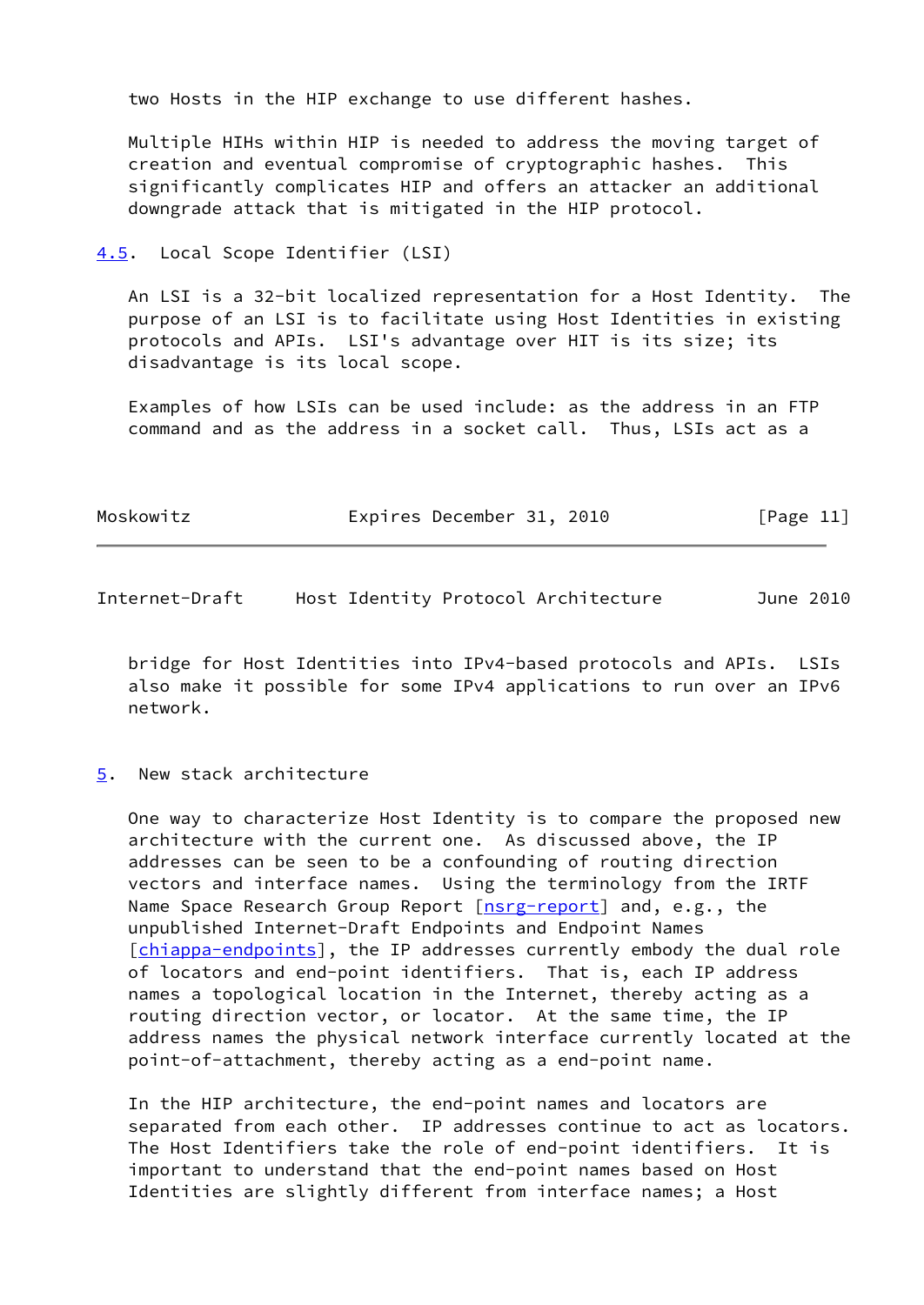Identity can be simultaneously reachable through several interfaces.

 The difference between the bindings of the logical entities are illustrated in Figure 1.





Moskowitz **Expires December 31, 2010** [Page 12]

<span id="page-13-1"></span>Internet-Draft Host Identity Protocol Architecture June 2010

<span id="page-13-0"></span>[5.1](#page-13-0). Transport associations and end-points

 Architecturally, HIP provides for a different binding of transport layer protocols. That is, the transport-layer associations, i.e., TCP connections and UDP associations, are no longer bound to IP addresses but to Host Identities.

 It is possible that a single physical computer hosts several logical end-points. With HIP, each of these end-points would have a distinct Host Identity. Furthermore, since the transport associations are bound to Host Identities, HIP provides for process migration and clustered servers. That is, if a Host Identity is moved from one physical computer to another, it is also possible to simultaneously move all the transport associations without breaking them. Similarly, if it is possible to distribute the processing of a single Host Identity over several physical computers, HIP provides for cluster based services without any changes at the client end-point.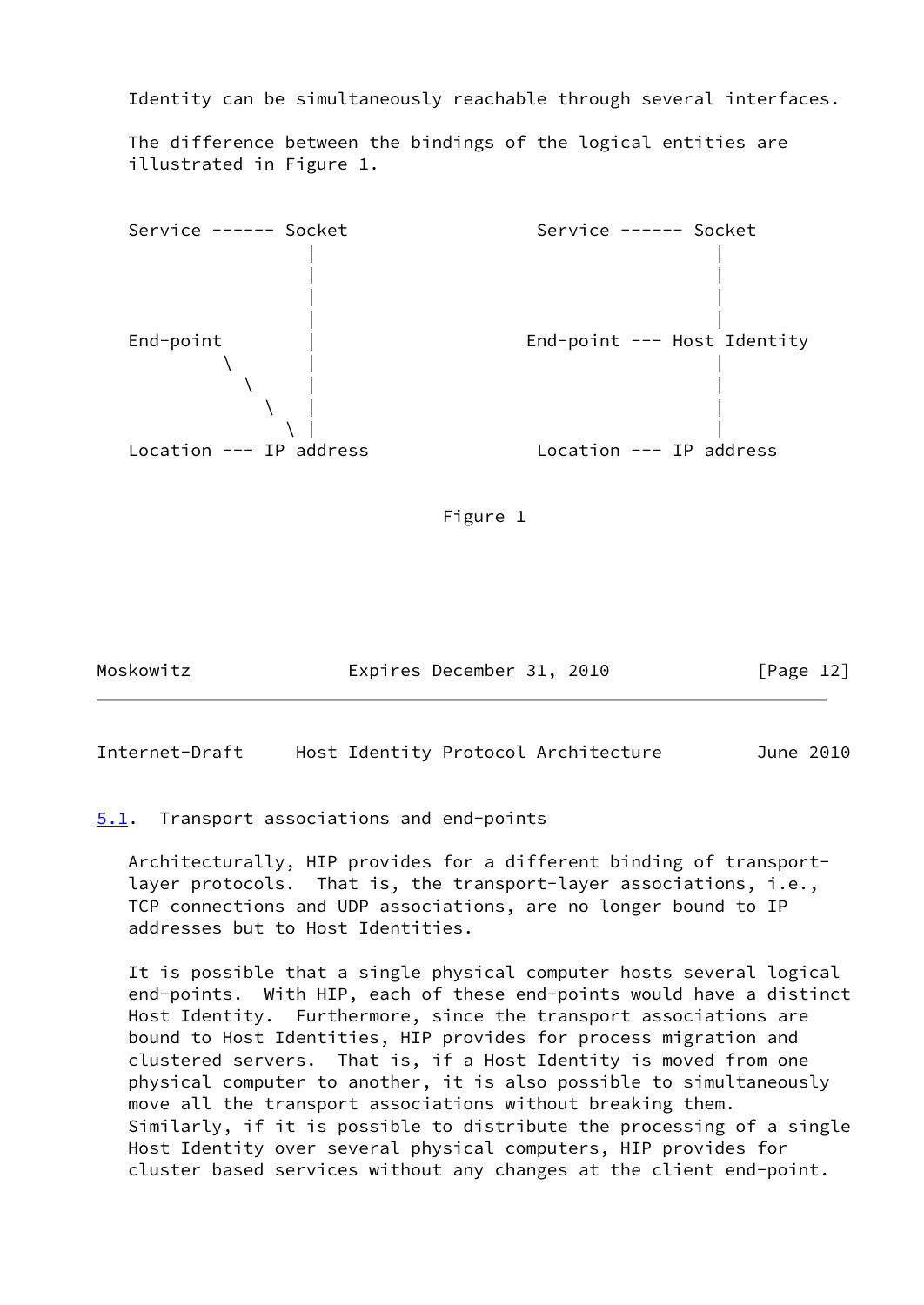#### <span id="page-14-0"></span>[6](#page-14-0). End-host mobility and multi-homing

 HIP decouples the transport from the internetworking layer, and binds the transport associations to the Host Identities (through actually either the HIT or LSI). Consequently, HIP can provide for a degree of internetworking mobility and multi-homing at a low infrastructure cost. HIP mobility includes IP address changes (via any method) to either party. Thus, a system is considered mobile if its IP address can change dynamically for any reason like PPP, DHCP, IPv6 prefix reassignments, or a NAT device remapping its translation. Likewise, a system is considered multi-homed if it has more than one globally routable IP address at the same time. HIP links IP addresses together, when multiple IP addresses correspond to the same Host Identity, and if one address becomes unusable, or a more preferred address becomes available, existing transport associations can easily be moved to another address.

When a node moves while communication is already on-going, address changes are rather straightforward. The peer of the mobile node can just accept a HIP or an integrity protected IPsec packet from any address and ignore the source address. However, as discussed in [Section 6.2](#page-15-0) below, a mobile node must send a HIP readdress packet to inform the peer of the new address(es), and the peer must verify that the mobile node is reachable through these addresses. This is especially helpful for those situations where the peer node is sending data periodically to the mobile node (that is re-starting a connection after the initial connection).

Moskowitz **Expires December 31, 2010** [Page 13]

<span id="page-14-2"></span>Internet-Draft Host Identity Protocol Architecture June 2010

<span id="page-14-1"></span>[6.1](#page-14-1). Rendezvous mechanism

 Making a contact to a mobile node is slightly more involved. In order to start the HIP exchange, the initiator node has to know how to reach the mobile node. Although infrequently moving HIP nodes could use Dynamic DNS [[RFC2136](https://datatracker.ietf.org/doc/pdf/rfc2136)] to update their reachability information in the DNS, an alternative to using DNS in this fashion is to use a piece of new static infrastructure to facilitate rendezvous between HIP nodes.

The mobile node keeps the rendezvous infrastructure continuously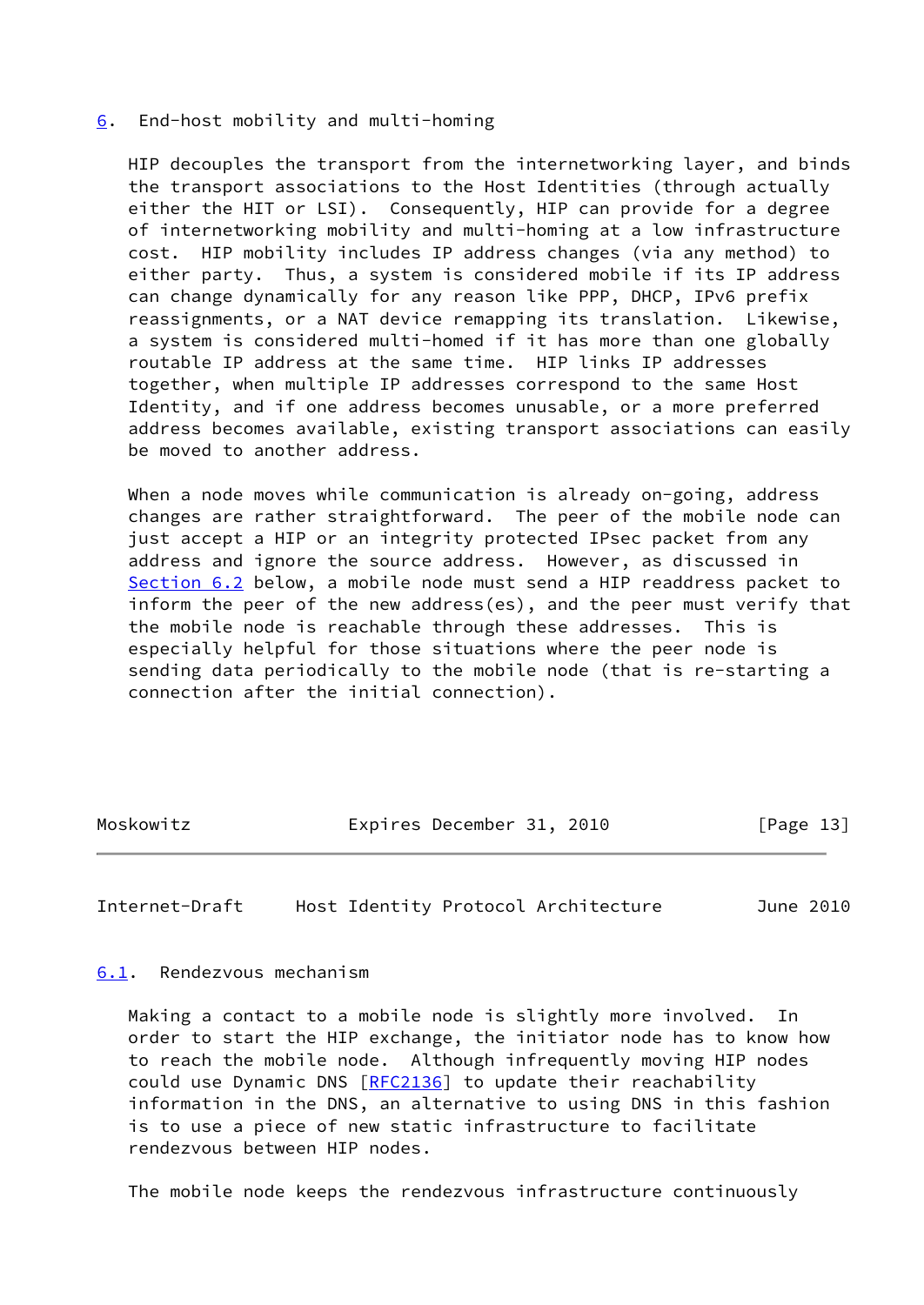updated with its current IP address(es). The mobile nodes must trust the rendezvous mechanism to properly maintain their HIT and IP address mappings.

 The rendezvous mechanism is also needed if both of the nodes happen to change their address at the same time, either because they are mobile and happen to move at the same time, because one of them is off-line for a while, or because of some other reason. In such a case, the HIP readdress packets will cross each other in the network and never reach the peer node.

The HIP rendezvous mechanism is defined in HIP Rendezvous [[RFC5204](https://datatracker.ietf.org/doc/pdf/rfc5204)].

<span id="page-15-0"></span>[6.2](#page-15-0). Protection against flooding attacks

 Although the idea of informing about address changes by simply sending packets with a new source address appears appealing, it is not secure enough. That is, even if HIP does not rely on the source address for anything (once the base exchange has been completed), it appears to be necessary to check a mobile node's reachability at the new address before actually sending any larger amounts of traffic to the new address.

 Blindly accepting new addresses would potentially lead to flooding Denial-of-Service attacks against third parties [\[RFC4225](https://datatracker.ietf.org/doc/pdf/rfc4225)]. In a distributed flooding attack an attacker opens high volume HIP connections with a large number of hosts (using unpublished HIs), and then claims to all of these hosts that it has moved to a target node's IP address. If the peer hosts were to simply accept the move, the result would be a packet flood to the target node's address. To close this attack, HIP includes an address check mechanism where the reachability of a node is separately checked at each address before using the address for larger amounts of traffic.

Whenever HIP is used between two hosts that fully trust each other, the hosts may optionally decide to skip the address tests. However, such performance optimization must be restricted to peers that are

| Moskowitz | Expires December 31, 2010 |  | [Page 14] |  |
|-----------|---------------------------|--|-----------|--|
|           |                           |  |           |  |

<span id="page-15-1"></span>Internet-Draft Host Identity Protocol Architecture June 2010

 known to be trustworthy and capable of protecting themselves from malicious software.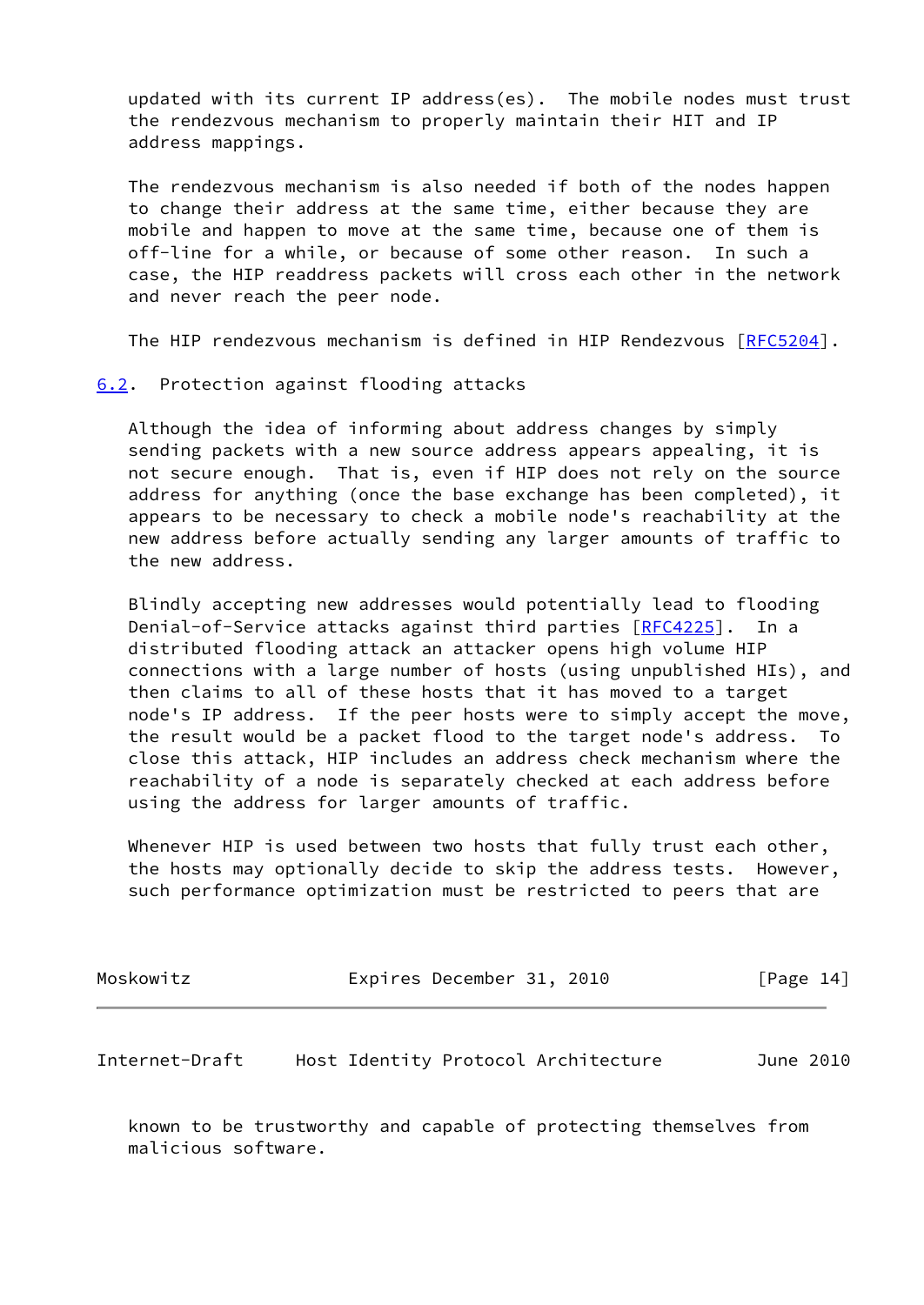#### <span id="page-16-0"></span>[7](#page-16-0). HIP and IPsec

 The preferred way of implementing HIP is to use IPsec to carry the actual data traffic. As of today, the only completely defined method is to use IPsec Encapsulated Security Payload (ESP) to carry the data packets [\[RFC5202](https://datatracker.ietf.org/doc/pdf/rfc5202)]. In the future, other ways of transporting payload data may be developed, including ones that do not use cryptographic protection.

 In practice, the HIP base exchange uses the cryptographic Host Identifiers to set up a pair of ESP Security Associations (SAs) to enable ESP in an end-to-end manner. This is implemented in a way that can span addressing realms.

While it would be possible, at least in theory, to use some existing cryptographic protocol, such as IKEv2 together with Host Identifiers, to establish the needed SAs, HIP defines a new protocol. There are a number of historical reasons for this, and there are also a few architectural reasons. First, IKE (and IKEv2) were not designed with middle boxes in mind. As adding a new naming layer allows one to potentially add a new forwarding layer (see [Section 9,](#page-17-2) below), it is very important that the HIP protocols are friendly towards any middle boxes.

 Second, from a conceptual point of view, the IPsec Security Parameter Index (SPI) in ESP provides a simple compression of the HITs. This does require per-HIT-pair SAs (and SPIs), and a decrease of policy granularity over other Key Management Protocols, such as IKE and IKEv2. In particular, the current thinking is limited to a situation where, conceptually, there is only one pair of SAs between any given pair of HITs. In other words, from an architectural point of view, HIP only supports host-to-host (or endpoint-to-endpoint) Security Associations. If two hosts need more pairs of parallel SAs, they should use separate HITs for that. However, future HIP extensions may provide for more granularity and creation of several ESP SAs between a pair of HITs.

 Since HIP is designed for host usage, not for gateways or so called Bump-in-the-Wire (BITW) implementations, only ESP transport mode is supported. An ESP SA pair is indexed by the SPIs and the two HITs (both HITs since a system can have more than one HIT). The SAs need not to be bound to IP addresses; all internal control of the SA is by the HITs. Thus, a host can easily change its address using Mobile IP, DHCP, PPP, or IPv6 readdressing and still maintain the SAs.

Moskowitz **Expires December 31, 2010** [Page 15]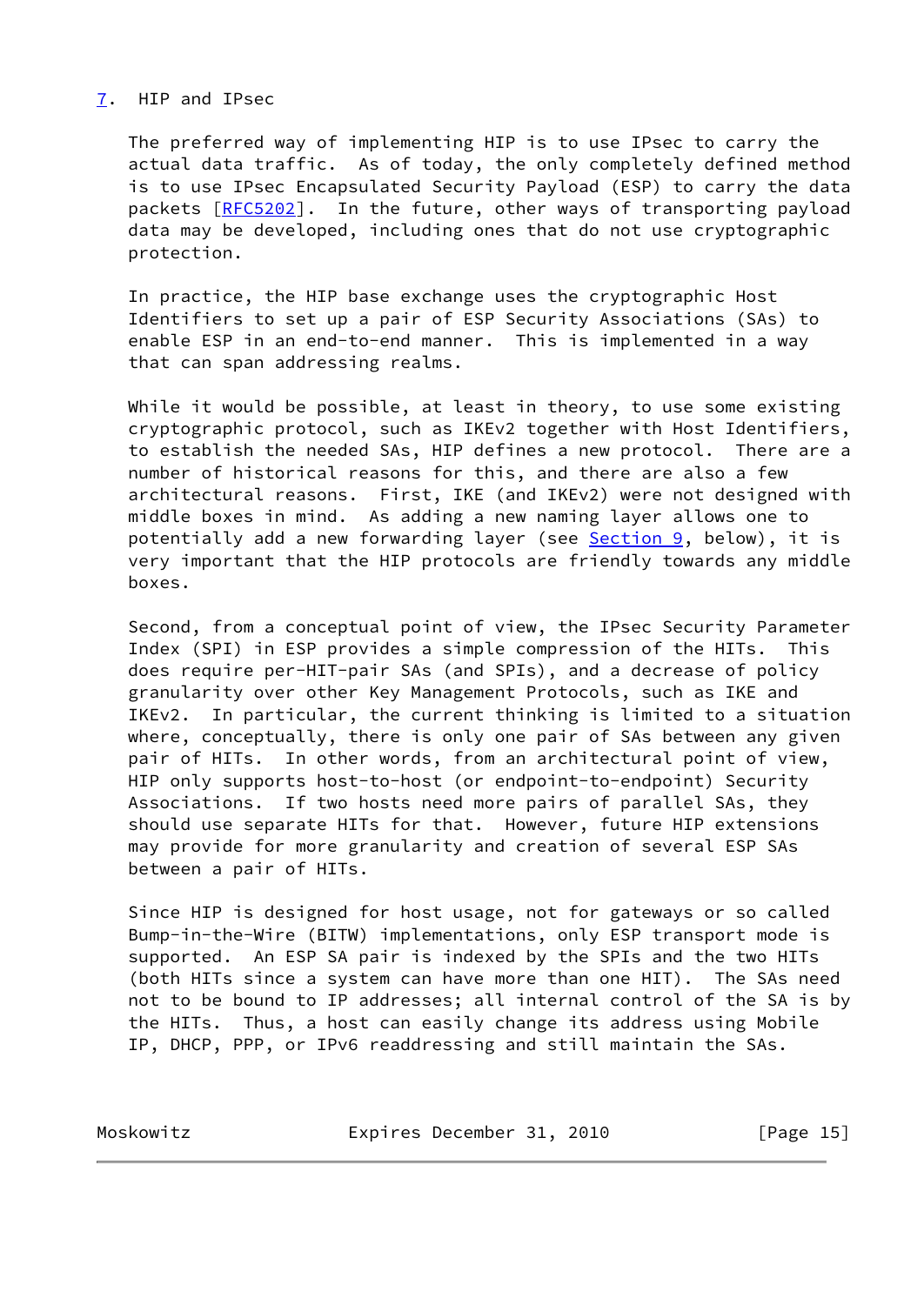<span id="page-17-1"></span> Since the transports are bound to the SA (via an LSI or a HIT), any active transport is also maintained. Thus, real-world conditions like loss of a PPP connection and its re-establishment or a mobile handover will not require a HIP negotiation or disruption of transport services [[Bel1998\]](#page-28-3).

 Since HIP does not negotiate any SA lifetimes, all lifetimes are local policy. The only lifetimes a HIP implementation must support are sequence number rollover (for replay protection), and SA timeout. An SA times out if no packets are received using that SA. Implementations may support lifetimes for the various ESP transforms.

<span id="page-17-0"></span>[8](#page-17-0). HIP and MAC Security

 The IEEE 802 standards have been defining MAC layered security. Many of these standards use EAP  $[REC3748]$  as a Key Management System (KMS) transport, but some like IEEE 802.15.4 [\[IEEE.802-15-4.2006](#page-28-4)] leave the KMS and its transport as "Out of Scope".

HIP is well suited as a KMS in these environments.

- o HIP is independent of IP addressing and can be directly transported over any network protocol.
- o Master Keys in 802 protocols are strictly pair-based with group keys transported from the group controller using pair-wise keys.
- o AdHoc 802 networks can be better served by a peer-to-peer KMS than the EAP client/server model.
- o Some devices are very memory constrained and a common KMS for both MAC and IP security represents a considerable code savings.

#### <span id="page-17-2"></span>[9](#page-17-2). HIP and NATs

 Passing packets between different IP addressing realms requires changing IP addresses in the packet header. This may happen, for example, when a packet is passed between the public Internet and a private address space, or between IPv4 and IPv6 networks. The address translation is usually implemented as Network Address Translation (NAT) [[RFC3022](https://datatracker.ietf.org/doc/pdf/rfc3022)] or NAT Protocol translation (NAT-PT)  $[REC2766]$ .

 In a network environment where identification is based on the IP addresses, identifying the communicating nodes is difficult when NAT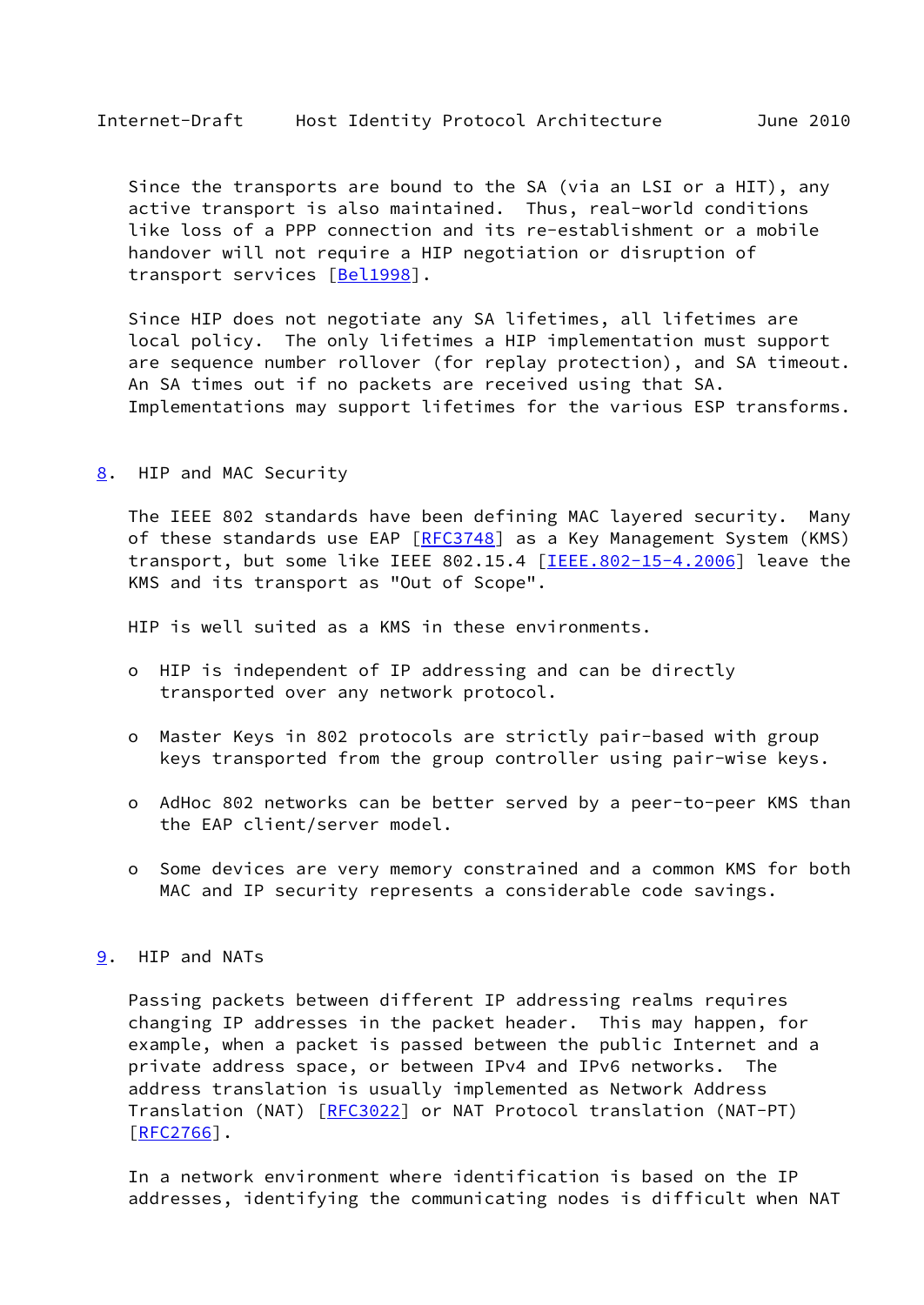is used. With HIP, the transport-layer end-points are bound to the

Moskowitz **Expires December 31, 2010** [Page 16]

<span id="page-18-1"></span>Internet-Draft Host Identity Protocol Architecture June 2010

 Host Identities. Thus, a connection between two hosts can traverse many addressing realm boundaries. The IP addresses are used only for routing purposes; they may be changed freely during packet traversal.

 For a HIP-based flow, a HIP-aware NAT or NAT-PT system tracks the mapping of HITs, and the corresponding IPsec SPIs, to an IP address. The NAT system has to learn mappings both from HITs and from SPIs to IP addresses. Many HITs (and SPIs) can map to a single IP address on a NAT, simplifying connections on address poor NAT interfaces. The NAT can gain much of its knowledge from the HIP packets themselves; however, some NAT configuration may be necessary.

 NAT systems cannot touch the datagrams within the IPsec envelope, thus application-specific address translation must be done in the end systems. HIP provides for 'Distributed NAT', and uses the HIT or the LSI as a placeholder for embedded IP addresses.

HIP and NAT interaction is defined in [[RFC5770](https://datatracker.ietf.org/doc/pdf/rfc5770)].

<span id="page-18-0"></span>[9.1](#page-18-0). HIP and TCP checksums

 There is no way for a host to know if any of the IP addresses in an IP header are the addresses used to calculate the TCP checksum. That is, it is not feasible to calculate the TCP checksum using the actual IP addresses in the pseudo header; the addresses received in the incoming packet are not necessarily the same as they were on the sending host. Furthermore, it is not possible to recompute the upper-layer checksums in the NAT/NAT-PT system, since the traffic is IPsec protected. Consequently, the TCP and UDP checksums are calculated using the HITs in the place of the IP addresses in the pseudo header. Furthermore, only the IPv6 pseudo header format is used. This provides for IPv4 / IPv6 protocol translation.

### <span id="page-18-2"></span>[10.](#page-18-2) Multicast

 There was little if any concrete thoughts about how HIP might affect IP-layer or application-layer multicast.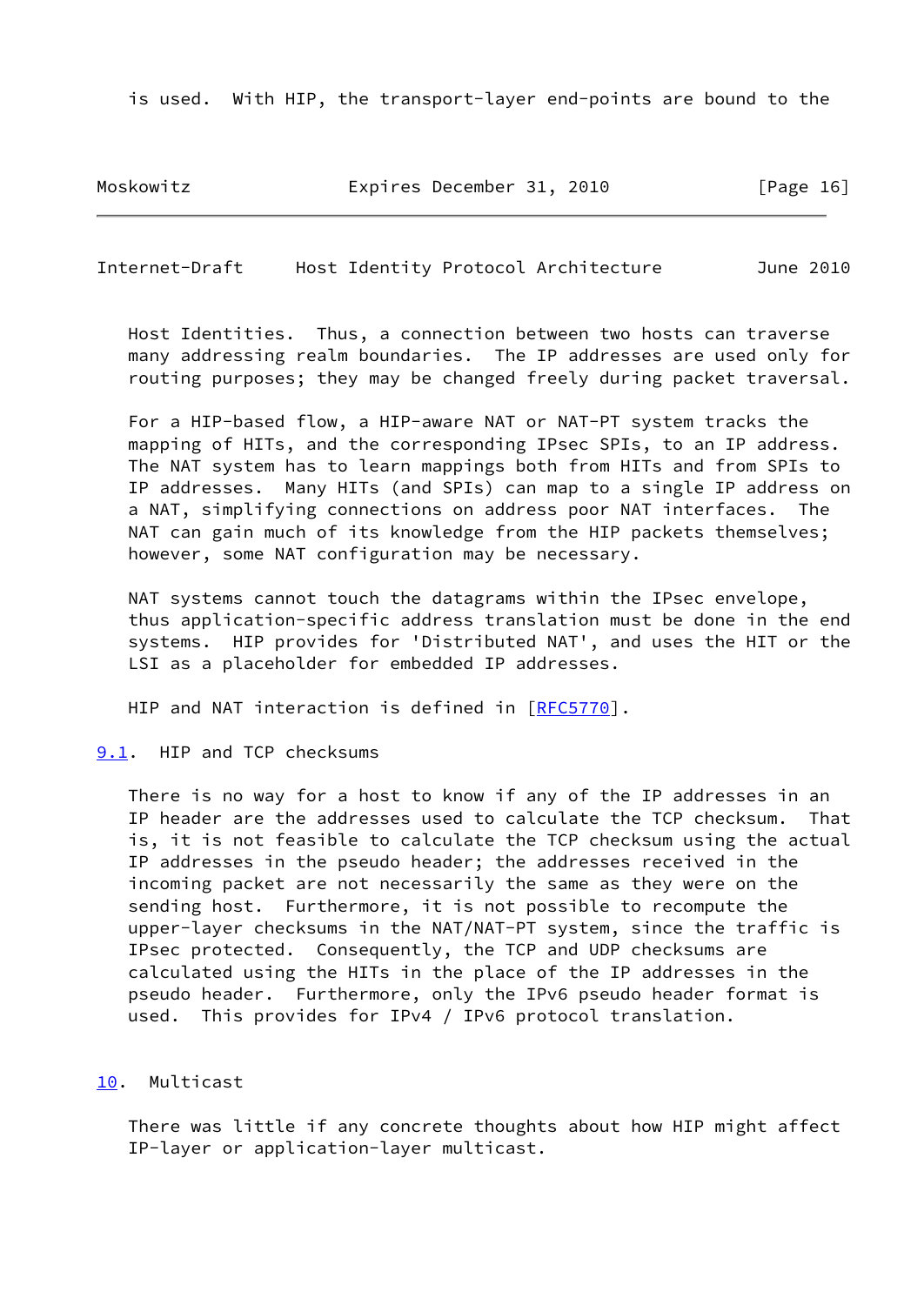## <span id="page-19-0"></span>[11.](#page-19-0) HIP policies

 There are a number of variables that will influence the HIP exchanges that each host must support. All HIP implementations should support at least 2 HIs, one to publish in DNS and an unpublished one for anonymous usage. Although unpublished HIs will be rarely used as responder HIs, they are likely be common for initiators. Support for multiple HIs is recommended.

| Moskowitz |  | Expires December 31, 2010 |  |  | [Page 17] |  |
|-----------|--|---------------------------|--|--|-----------|--|
|-----------|--|---------------------------|--|--|-----------|--|

<span id="page-19-2"></span>Internet-Draft Host Identity Protocol Architecture June 2010

 Many initiators would want to use a different HI for different responders. The implementations should provide for a policy of initiator HIT to responder HIT. This policy should also include preferred transforms and local lifetimes.

 Responders would need a similar policy, describing the hosts allowed to participate in HIP exchanges, and the preferred transforms and local lifetimes.

<span id="page-19-1"></span>[12.](#page-19-1) Benefits of HIP

 In the beginning, the network layer protocol (i.e., IP) had the following four "classic" invariants:

- o Non-mutable: The address sent is the address received.
- o Non-mobile: The address doesn't change during the course of an "association".
- o Reversible: A return header can always be formed by reversing the source and destination addresses.
- o Omniscient: Each host knows what address a partner host can use to send packets to it.

 Actually, the fourth can be inferred from 1 and 3, but it is worth mentioning for reasons that will be obvious soon if not already.

 In the current "post-classic" world, we are intentionally trying to get rid of the second invariant (both for mobility and for multi homing), and we have been forced to give up the first and the fourth. Realm Specific IP [[RFC3102](https://datatracker.ietf.org/doc/pdf/rfc3102)] is an attempt to reinstate the fourth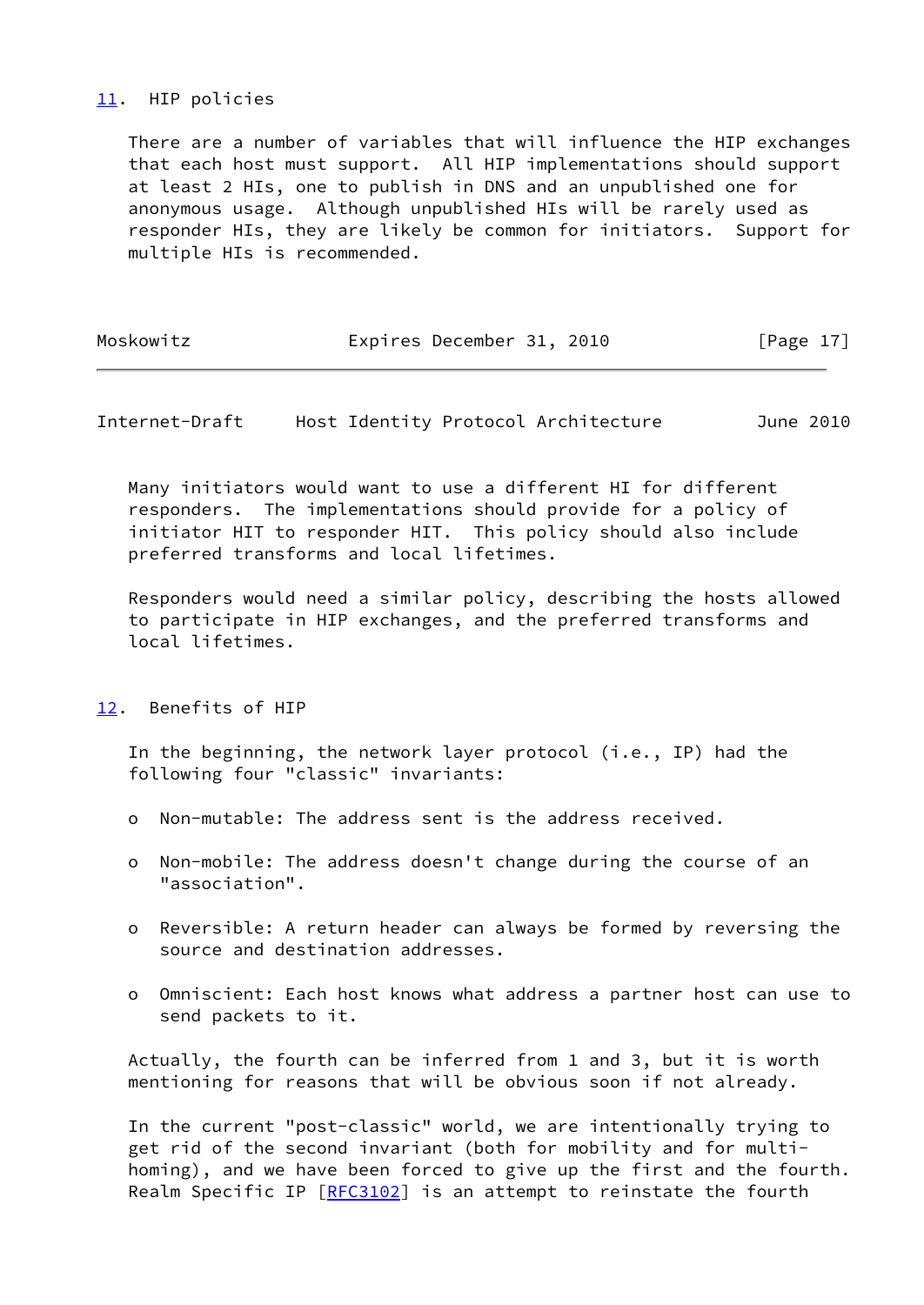invariant without the first invariant. IPv6 is an attempt to reinstate the first invariant.

 Few systems on the Internet have DNS names that are meaningful. That is, if they have a Fully Qualified Domain Name (FQDN), that name typically belongs to a NAT device or a dial-up server, and does not really identify the system itself but its current connectivity. FQDNs (and their extensions as email names) are application-layer names; more frequently naming services than a particular system. This is why many systems on the Internet are not registered in the DNS; they do not have services of interest to other Internet hosts.

 DNS names are references to IP addresses. This only demonstrates the interrelationship of the networking and application layers. DNS, as the Internet's only deployed, distributed database is also the

| Moskowitz |  | Expires December 31, 2010 |  |  | [Page 18] |  |  |
|-----------|--|---------------------------|--|--|-----------|--|--|
|-----------|--|---------------------------|--|--|-----------|--|--|

<span id="page-20-1"></span>Internet-Draft Host Identity Protocol Architecture June 2010

 repository of other namespaces, due in part to DNSSEC and application specific key records. Although each namespace can be stretched (IP with v6, DNS with KEY records), neither can adequately provide for host authentication or act as a separation between internetworking and transport layers.

 The Host Identity (HI) namespace fills an important gap between the IP and DNS namespaces. An interesting thing about the HI is that it actually allows one to give up all but the 3rd network-layer invariant. That is to say, as long as the source and destination addresses in the network-layer protocol are reversible, then things work ok because HIP takes care of host identification, and reversibility allows one to get a packet back to one's partner host. You do not care if the network-layer address changes in transit (mutable) and you don't care what network-layer address the partner is using (non-omniscient).

<span id="page-20-0"></span>[12.1](#page-20-0). HIP's answers to NSRG questions

 The IRTF Name Space Research Group has posed a number of evaluating questions in their report [[nsrg-report](#page-28-1)]. In this section, we provide answers to these questions.

 1. How would a stack name improve the overall functionality of the Internet?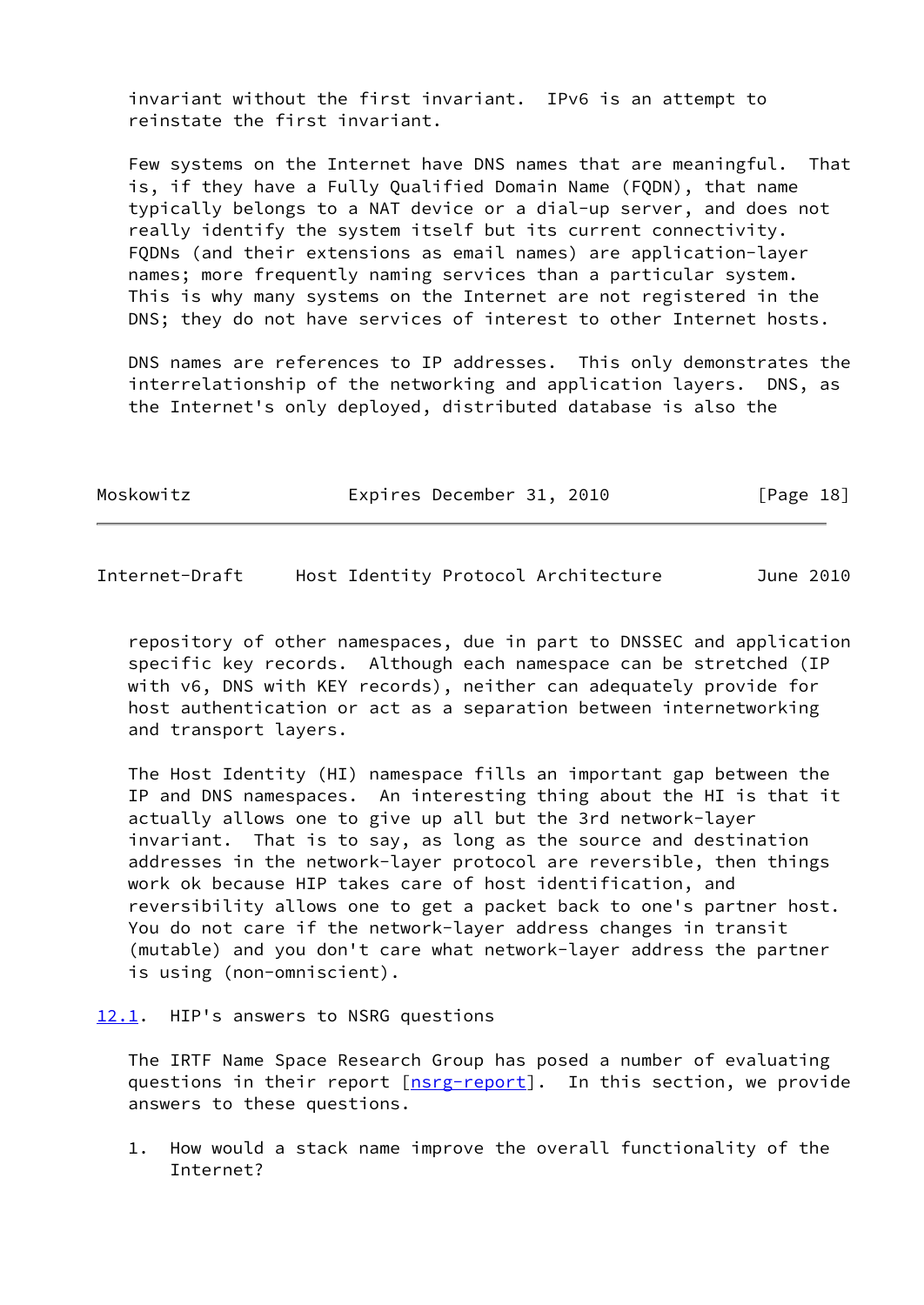HIP decouples the internetworking layer from the transport layer, allowing each to evolve separately. The decoupling makes end-host mobility and multi-homing easier, also across IPv4 and IPv6 networks. HIs make network renumbering easier, and they also make process migration and clustered servers easier to implement. Furthermore, being cryptographic in nature, they provide the basis for solving the security problems related to end-host mobility and multi-homing.

2. What does a stack name look like?

 A HI is a cryptographic public key. However, instead of using the keys directly, most protocols use a fixed size hash of the public key.

3. What is its lifetime?

 HIP provides both stable and temporary Host Identifiers. Stable HIs are typically long lived, with a lifetime of years or more. The lifetime of temporary HIs depends on how long the upper-layer connections and applications need them, and can range from a few seconds to years.

| Moskowitz | Expires December 31, 2010 |  | [Page 19] |
|-----------|---------------------------|--|-----------|
|-----------|---------------------------|--|-----------|

Internet-Draft Host Identity Protocol Architecture June 2010

4. Where does it live in the stack?

The HIs live between the transport and internetworking layers.

5. How is it used on the end points

 The Host Identifiers may be used directly or indirectly (in the form of HITs or LSIs) by applications when they access network services. Additionally, the Host Identifiers, as public keys, are used in the built in key agreement protocol, called the HIP base exchange, to authenticate the hosts to each other.

6. What administrative infrastructure is needed to support it?

 In some environments, it is possible to use HIP opportunistically, without any infrastructure. However, to gain full benefit from HIP, the HIs must be stored in the DNS or a PKI, and a new rendezvous mechanism is needed [[RFC5205](https://datatracker.ietf.org/doc/pdf/rfc5205)].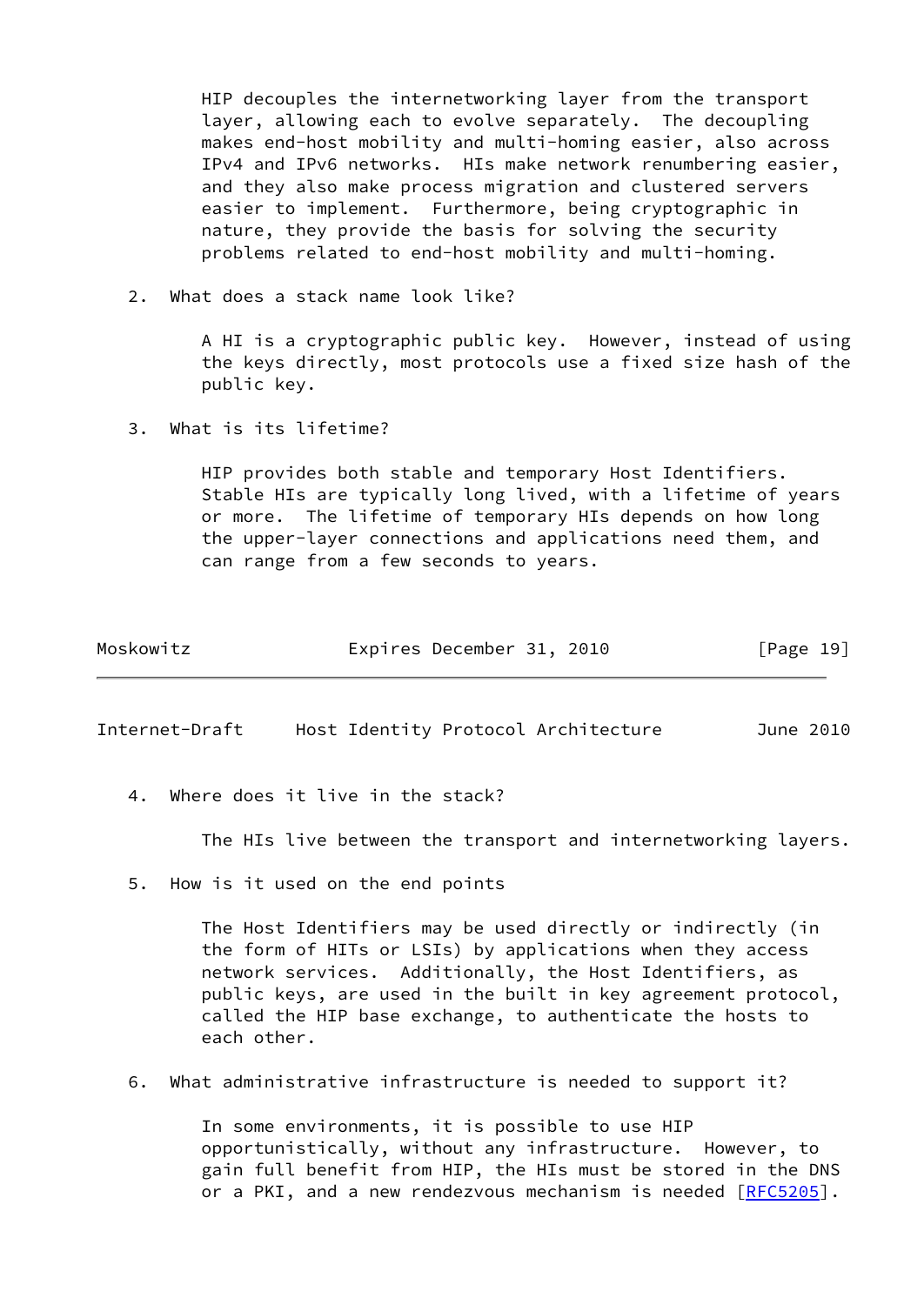7. If we add an additional layer would it make the address list in SCTP unnecessary?

Yes

 8. What additional security benefits would a new naming scheme offer?

> HIP reduces dependency on IP addresses, making the so called address ownership [\[Nik2001](#page-28-5)] problems easier to solve. In practice, HIP provides security for end-host mobility and multi-homing. Furthermore, since HIP Host Identifiers are public keys, standard public key certificate infrastructures can be applied on the top of HIP.

 9. What would the resolution mechanisms be, or what characteristics of a resolution mechanisms would be required?

> For most purposes, an approach where DNS names are resolved simultaneously to HIs and IP addresses is sufficient. However, if it becomes necessary to resolve HIs into IP addresses or back to DNS names, a flat resolution infrastructure is needed. Such an infrastructure could be based on the ideas of Distributed Hash Tables, but would require significant new development and deployment.

Moskowitz **Expires December 31, 2010** [Page 20]

<span id="page-22-1"></span>Internet-Draft Host Identity Protocol Architecture June 2010

<span id="page-22-0"></span>[13.](#page-22-0) Security considerations

 HIP takes advantage of the new Host Identity paradigm to provide secure authentication of hosts and to provide a fast key exchange for IPsec. HIP also attempts to limit the exposure of the host to various denial-of-service (DoS) and man-in-the-middle (MitM) attacks. In so doing, HIP itself is subject to its own DoS and MitM attacks that potentially could be more damaging to a host's ability to conduct business as usual.

 Resource exhausting denial-of-service attacks take advantage of the cost of setting up a state for a protocol on the responder compared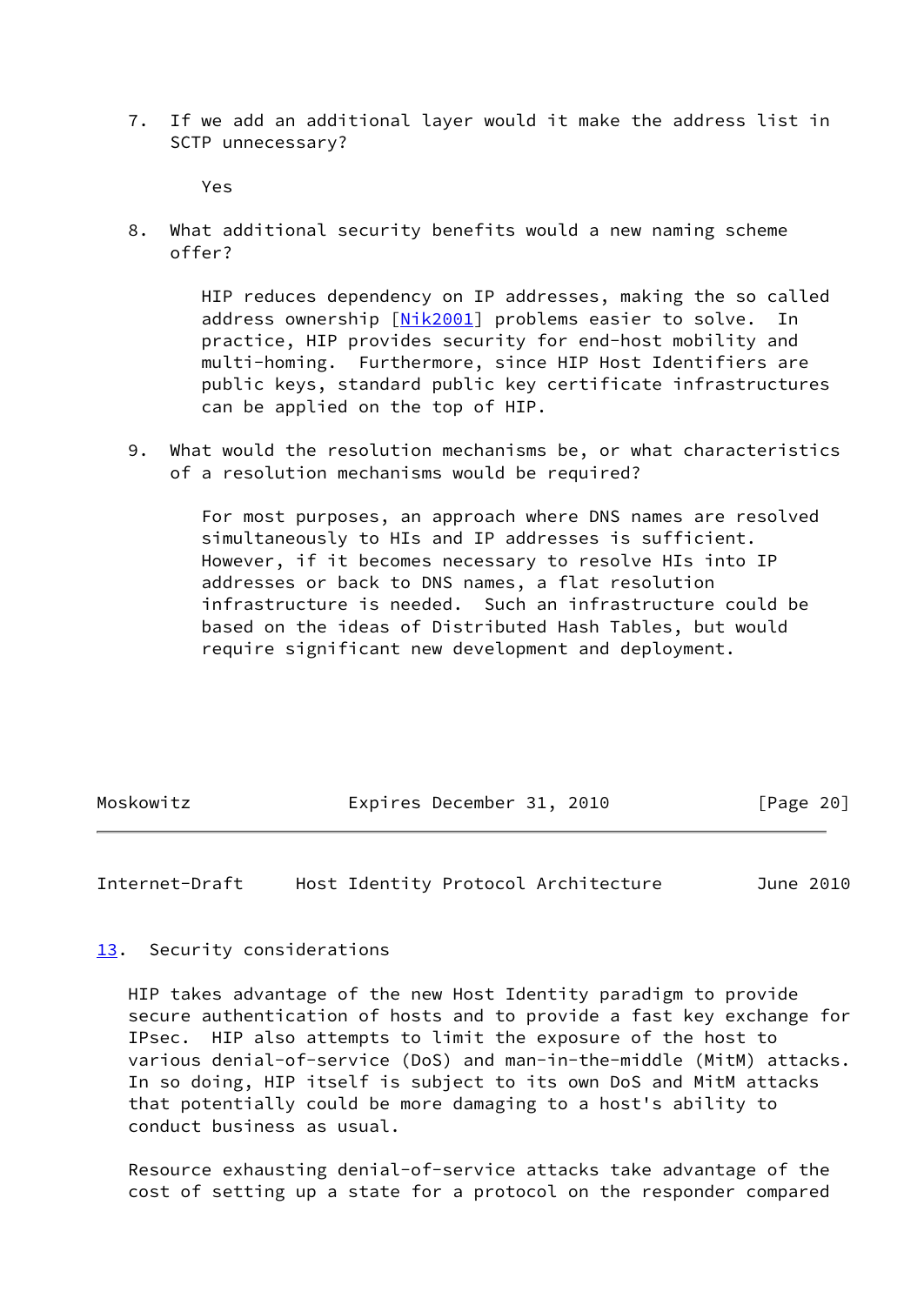to the 'cheapness' on the initiator. HIP allows a responder to increase the cost of the start of state on the initiator and makes an effort to reduce the cost to the responder. This is done by having the responder start the authenticated Diffie-Hellman exchange instead of the initiator, making the HIP base exchange 4 packets long. There are more details on this process in the Host Identity Protocol under development.

 HIP optionally supports opportunistic negotiation. That is, if a host receives a start of transport without a HIP negotiation, it can attempt to force a HIP exchange before accepting the connection. This has the potential for DoS attacks against both hosts. If the method to force the start of HIP is expensive on either host, the attacker need only spoof a TCP SYN. This would put both systems into the expensive operations. HIP avoids this attack by having the responder send a simple HIP packet that it can pre-build. Since this packet is fixed and easily replayed, the initiator only reacts to it if it has just started a connection to the responder.

 Man-in-the-middle attacks are difficult to defend against, without third-party authentication. A skillful MitM could easily handle all parts of the HIP base exchange, but HIP indirectly provides the following protection from a MitM attack. If the responder's HI is retrieved from a signed DNS zone or secured by some other means, the initiator can use this to authenticate the signed HIP packets. Likewise, if the initiator's HI is in a secure DNS zone, the responder can retrieve it and validate the signed HIP packets. However, since an initiator may choose to use an unpublished HI, it knowingly risks a MitM attack. The responder may choose not to accept a HIP exchange with an initiator using an unknown HI.

 The need to support multiple hashes for generating the HIT from the HI affords the MitM a potentially powerful downgrade attack due to the a-priori need of the HIT in the HIP base exchange. The base exchange has been augmented to deal with such an attack by restarting on detecting the attack. At worst this would only lead to a

| Moskowitz | Expires December 31, 2010 | [Page 21] |
|-----------|---------------------------|-----------|
|-----------|---------------------------|-----------|

<span id="page-23-0"></span>Internet-Draft Host Identity Protocol Architecture June 2010

 situation in which the base exchange would never finish (or would be aborted after some retries). As a drawback, this leads to an 6-way base exchange which may seem bad at first. However, since this only happens in an attack scenario and since the attack can be handled (so it is not interesting to mount anymore), we assume the additional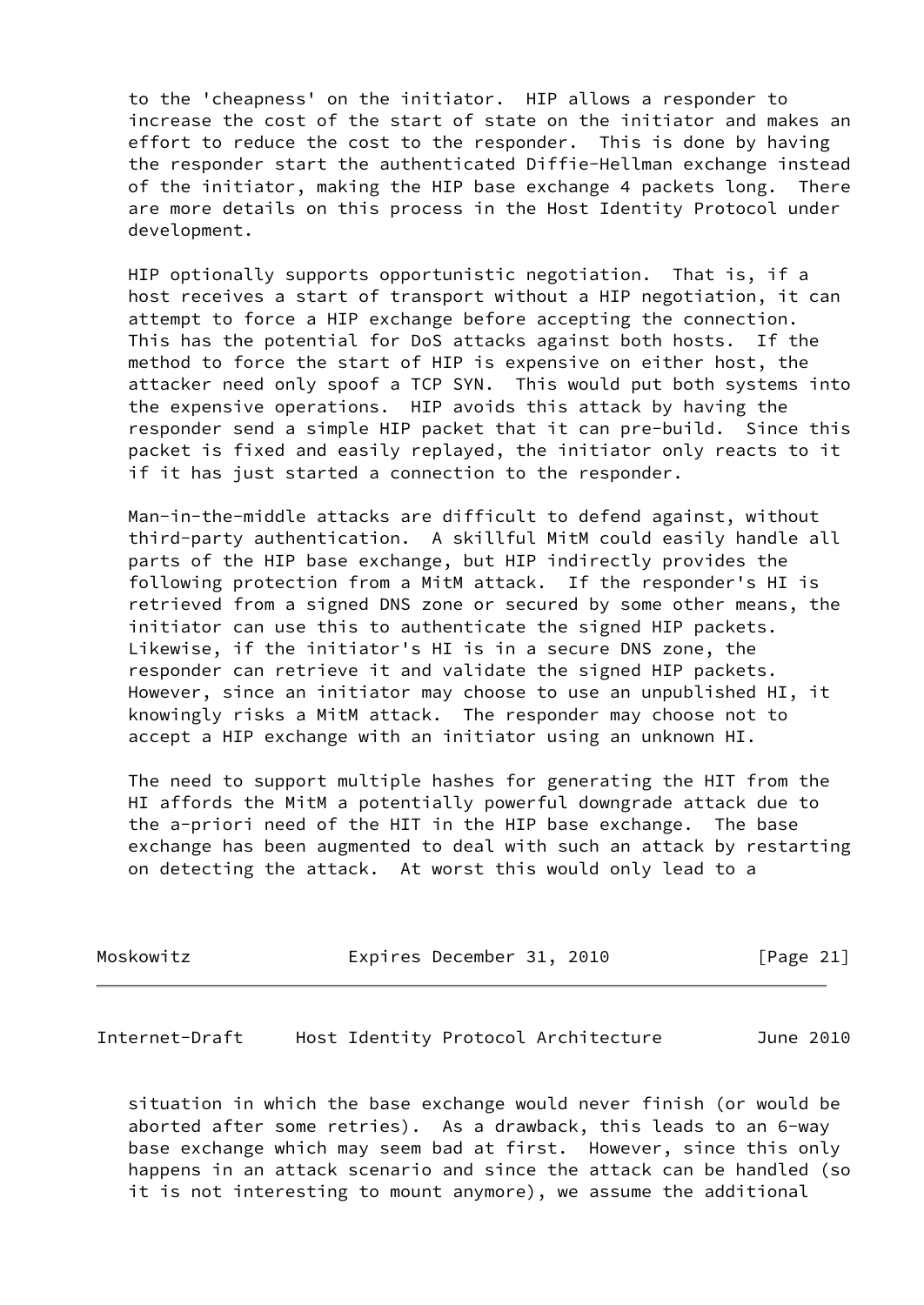messages are not a problem at all. Since the MitM cannot be successful with a downgrade attack, these sorts of attacks will only occur as 'nuisance' attacks. So, the base exchange would still be usually just four packets even though implementations must be prepared to protect themselves against the downgrade attack.

 In HIP, the Security Association for IPsec is indexed by the SPI; the source address is always ignored, and the destination address may be ignored as well. Therefore, HIP-enabled IPsec Encapsulated Security Payload (ESP) is IP address independent. This might seem to make it easier for an attacker, but ESP with replay protection is already as well protected as possible, and the removal of the IP address as a check should not increase the exposure of IPsec ESP to DoS attacks.

 Since not all hosts will ever support HIP, ICMPv4 'Destination Unreachable, Protocol Unreachable' and ICMPv6 'Parameter Problem, Unrecognized Next Header' messages are to be expected and present a DoS attack. Against an initiator, the attack would look like the responder does not support HIP, but shortly after receiving the ICMP message, the initiator would receive a valid HIP packet. Thus, to protect against this attack, an initiator should not react to an ICMP message until a reasonable time has passed, allowing it to get the real responder's HIP packet. A similar attack against the responder is more involved.

 Another MitM attack is simulating a responder's administrative rejection of a HIP initiation. This is a simple ICMP 'Destination Unreachable, Administratively Prohibited' message. A HIP packet is not used because it would either have to have unique content, and thus difficult to generate, resulting in yet another DoS attack, or just as spoofable as the ICMP message. Like in the previous case, the defense against this attack is for the initiator to wait a reasonable time period to get a valid HIP packet. If one does not come, then the initiator has to assume that the ICMP message is valid. Since this is the only point in the HIP base exchange where this ICMP message is appropriate, it can be ignored at any other point in the exchange.

<span id="page-24-0"></span>[13.1](#page-24-0). HITs used in ACLs

 It is expected that HITs will be used in ACLs. Future firewalls can use HITs to control egress and ingress to networks, with an assurance level difficult to achieve today. As discussed above in [Section 7](#page-16-0),

<span id="page-24-1"></span>

| Moskowitz | Expires December 31, 2010 |  | [Page 22] |  |
|-----------|---------------------------|--|-----------|--|
|           |                           |  |           |  |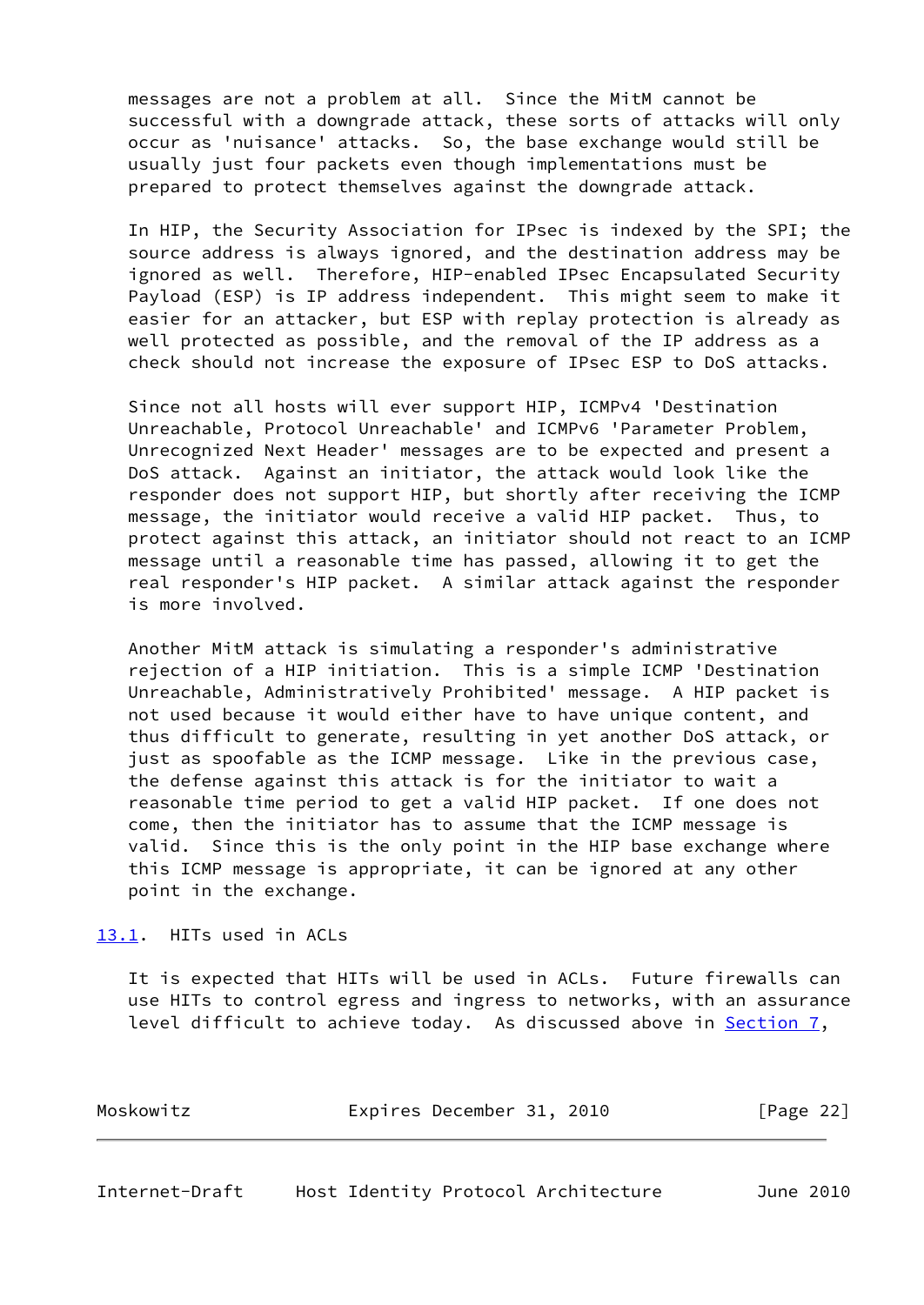once a HIP session has been established, the SPI value in an IPsec packet may be used as an index, indicating the HITs. In practice, firewalls can inspect HIP packets to learn of the bindings between HITs, SPI values, and IP addresses. They can even explicitly control IPsec usage, dynamically opening IPsec ESP only for specific SPI values and IP addresses. The signatures in HIP packets allow a capable firewall to ensure that the HIP exchange is indeed happening between two known hosts. This may increase firewall security.

 There has been considerable bad experience with distributed ACLs that contain public key related material, for example, with SSH. If the owner of a key needs to revoke it for any reason, the task of finding all locations where the key is held in an ACL may be impossible. If the reason for the revocation is due to private key theft, this could be a serious issue.

 A host can keep track of all of its partners that might use its HIT in an ACL by logging all remote HITs. It should only be necessary to log responder hosts. With this information, the host can notify the various hosts about the change to the HIT. There has been no attempt to develop a secure method to issue the HIT revocation notice.

 HIP-aware NATs, however, are transparent to the HIP aware systems by design. Thus, the host may find it difficult to notify any NAT that is using a HIT in an ACL. Since most systems will know of the NATs for their network, there should be a process by which they can notify these NATs of the change of the HIT. This is mandatory for systems that function as responders behind a NAT. In a similar vein, if a host is notified of a change in a HIT of an initiator, it should notify its NAT of the change. In this manner, NATs will get updated with the HIT change.

### <span id="page-25-0"></span>[13.2](#page-25-0). Non-security considerations

 The definition of the Host Identifier states that the HI need not be a public key. It implies that the HI could be any value; for example a FQDN. This document does not describe how to support such a non cryptographic HI. A non-cryptographic HI would still offer the services of the HIT or LSI for NAT traversal. It would be possible to carry HITs in HIP packets that had neither privacy nor authentication. Since such a mode would offer so little additional functionality for so much addition to the IP kernel, it has not been defined. Given how little public key cryptography HIP requires, HIP should only be implemented using public key Host Identities.

 If it is desirable to use HIP in a low security situation where public key computations are considered expensive, HIP can be used with very short Diffie-Hellman and Host Identity keys. Such use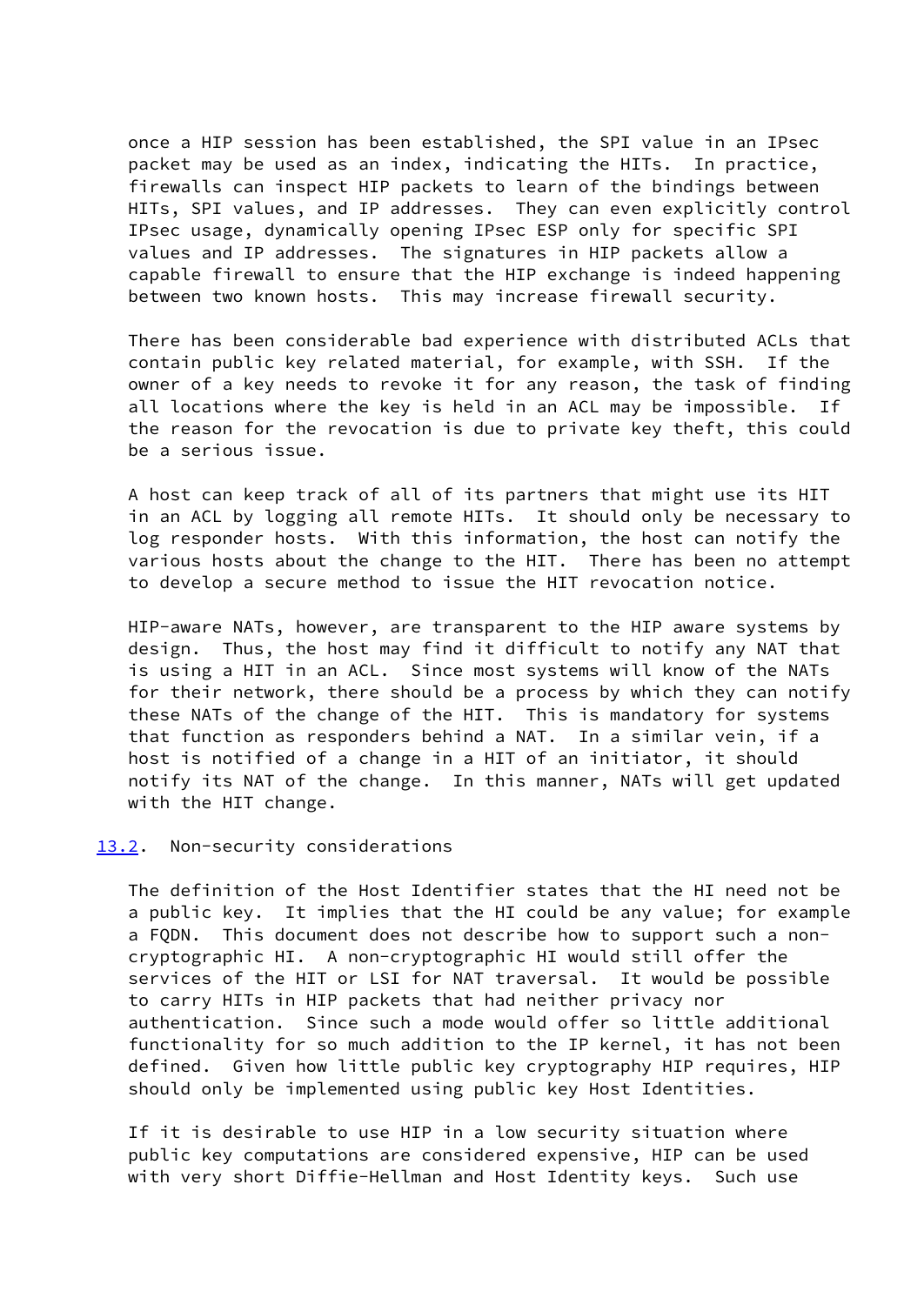<span id="page-26-1"></span>Internet-Draft Host Identity Protocol Architecture June 2010

 makes the participating hosts vulnerable to MitM and connection hijacking attacks. However, it does not cause flooding dangers, since the address check mechanism relies on the routing system and not on cryptographic strength.

#### <span id="page-26-0"></span>[14.](#page-26-0) IANA considerations

This document has no actions for IANA.

# <span id="page-26-2"></span>[15.](#page-26-2) Acknowledgments

 For the people historically involved in the early stages of HIP, see the Acknowledgements section in the Host Identity Protocol specification.

 During the later stages of this document, when the editing baton was transfered to Pekka Nikander, the comments from the early implementors and others, including Jari Arkko, Tom Henderson, Petri Jokela, Miika Komu, Mika Kousa, Andrew McGregor, Jan Melen, Tim Shepard, Jukka Ylitalo, and Jorma Wall, were invaluable. Finally, Lars Eggert, Spencer Dawkins and Dave Crocker provided valuable input during the final stages of publication, most of which was incorporated but some of which the authors decided to ignore in order to get this document published in the first place.

 The authors want to express their special thanks to Tom Henderson, who took the burden of editing the document in response to IESG comments at the time when both of the authors were busy doing other things. Without his perseverance original document might have never made it as [RFC4423](https://datatracker.ietf.org/doc/pdf/rfc4423).

 This latest effort to update and move HIP forward within the IETF process owes its impetuous to the three HIP development teams: Boeing, HIIT (Helsinki Institute for Information Technology), and NomadicLab of Ericsson. Without their collective efforts HIP would have withered as on the IETF vine as a nice concept.

<span id="page-26-3"></span>[16.](#page-26-3) References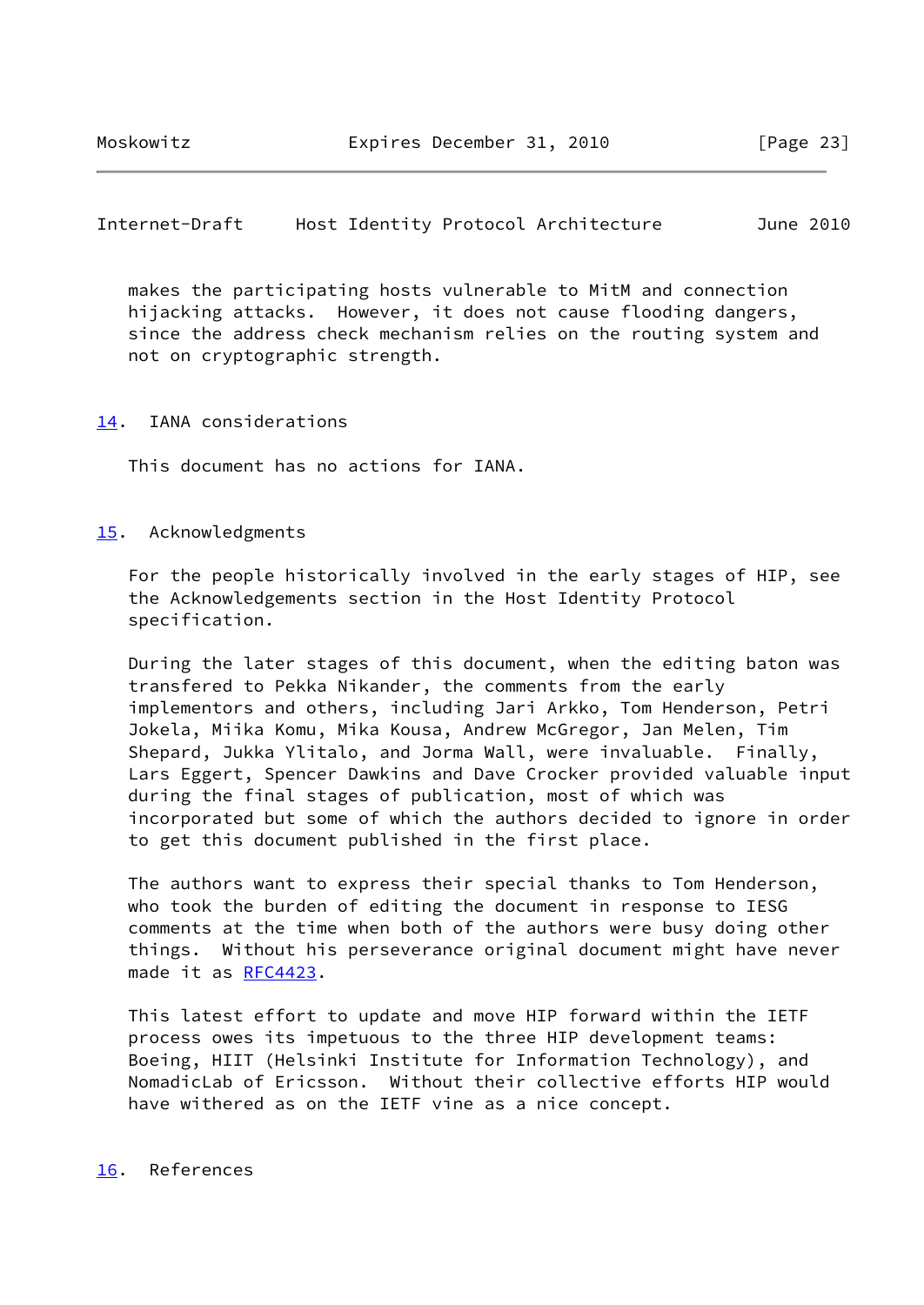#### <span id="page-27-0"></span>[16.1](#page-27-0). Normative References

 [RFC5202] Jokela, P., Moskowitz, R., and P. Nikander, "Using the Encapsulating Security Payload (ESP) Transport Format with the Host Identity Protocol (HIP)", [RFC 5202](https://datatracker.ietf.org/doc/pdf/rfc5202), April 2008.

| Moskowitz | Expires December 31, 2010 |  | [Page 24] |
|-----------|---------------------------|--|-----------|
|           |                           |  |           |

- <span id="page-27-2"></span>Internet-Draft Host Identity Protocol Architecture June 2010
	- [RFC5204] Laganier, J. and L. Eggert, "Host Identity Protocol (HIP) Rendezvous Extension", [RFC 5204](https://datatracker.ietf.org/doc/pdf/rfc5204), April 2008.

 [RFC5205] Nikander, P. and J. Laganier, "Host Identity Protocol (HIP) Domain Name System (DNS) Extensions", [RFC 5205,](https://datatracker.ietf.org/doc/pdf/rfc5205) April 2008.

<span id="page-27-1"></span>[16.2](#page-27-1). Informative references

- [RFC2136] Vixie, P., Thomson, S., Rekhter, Y., and J. Bound, "Dynamic Updates in the Domain Name System (DNS UPDATE)", [RFC 2136,](https://datatracker.ietf.org/doc/pdf/rfc2136) April 1997.
- [RFC2535] Eastlake, D., "Domain Name System Security Extensions", [RFC 2535,](https://datatracker.ietf.org/doc/pdf/rfc2535) March 1999.
- [RFC2766] Tsirtsis, G. and P. Srisuresh, "Network Address Translation - Protocol Translation (NAT-PT)", [RFC 2766](https://datatracker.ietf.org/doc/pdf/rfc2766), February 2000.
- [RFC3022] Srisuresh, P. and K. Egevang, "Traditional IP Network Address Translator (Traditional NAT)", [RFC 3022](https://datatracker.ietf.org/doc/pdf/rfc3022), January 2001.
- [RFC3102] Borella, M., Lo, J., Grabelsky, D., and G. Montenegro, "Realm Specific IP: Framework", [RFC 3102,](https://datatracker.ietf.org/doc/pdf/rfc3102) October 2001.
- [RFC3748] Aboba, B., Blunk, L., Vollbrecht, J., Carlson, J., and H. Levkowetz, "Extensible Authentication Protocol (EAP)", [RFC 3748,](https://datatracker.ietf.org/doc/pdf/rfc3748) June 2004.
- [RFC4025] Richardson, M., "A Method for Storing IPsec Keying Material in DNS", [RFC 4025](https://datatracker.ietf.org/doc/pdf/rfc4025), March 2005.
- [RFC4225] Nikander, P., Arkko, J., Aura, T., Montenegro, G., and E.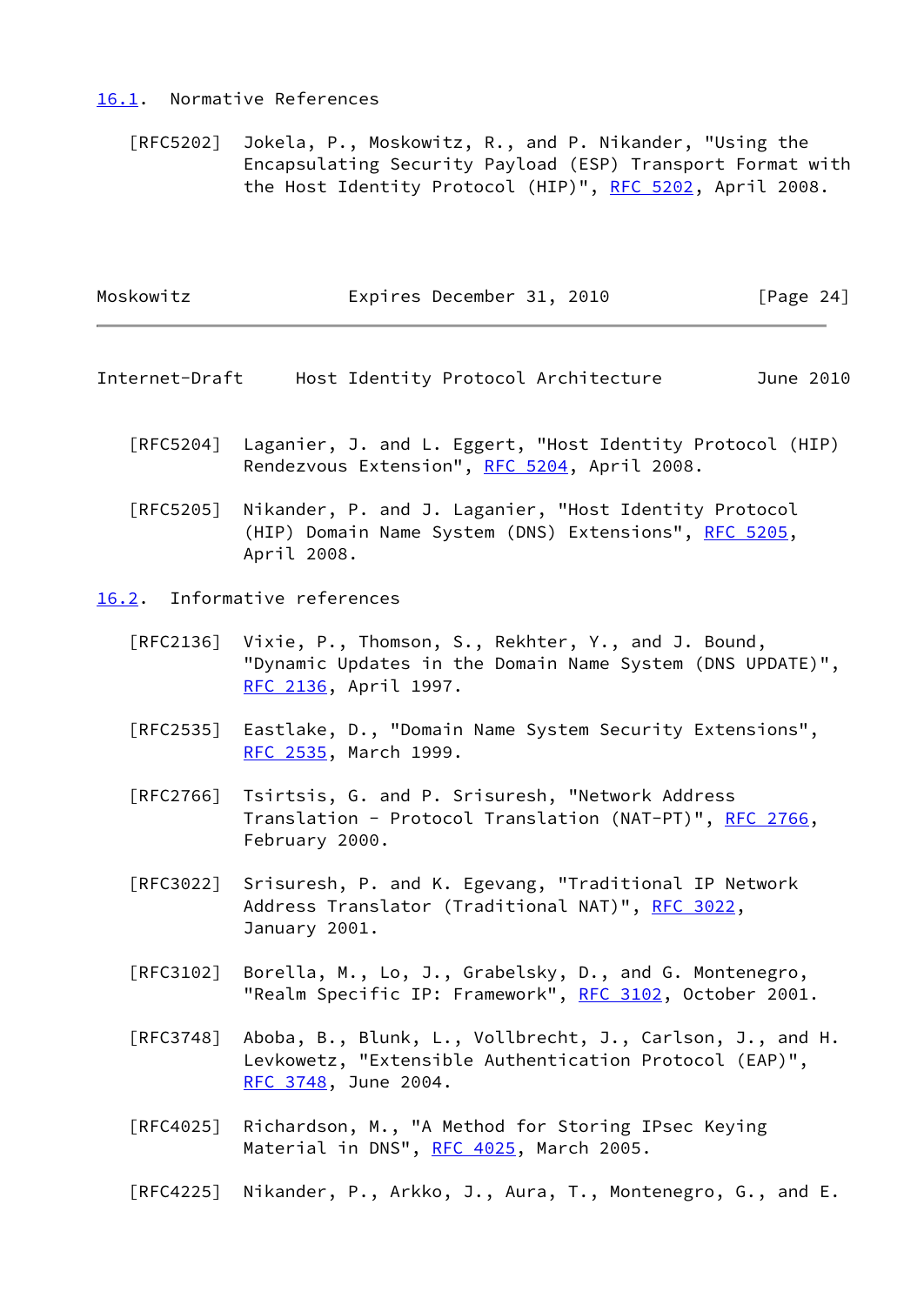Nordmark, "Mobile IP Version 6 Route Optimization Security Design Background", [RFC 4225,](https://datatracker.ietf.org/doc/pdf/rfc4225) December 2005.

- [RFC4306] Kaufman, C., "Internet Key Exchange (IKEv2) Protocol", [RFC 4306,](https://datatracker.ietf.org/doc/pdf/rfc4306) December 2005.
- [RFC5770] Komu, M., Henderson, T., Tschofenig, H., Melen, J., and A. Keranen, "Basic Host Identity Protocol (HIP) Extensions for Traversal of Network Address Translators", [RFC 5770](https://datatracker.ietf.org/doc/pdf/rfc5770), April 2010.
- <span id="page-28-1"></span> [nsrg-report] Lear, E. and R. Droms, "What's In A Name:Thoughts from the

| Moskowitz | Expires December 31, 2010 | [Page 25] |
|-----------|---------------------------|-----------|
|-----------|---------------------------|-----------|

<span id="page-28-0"></span>Internet-Draft Host Identity Protocol Architecture June 2010

NSRG", [draft-irtf-nsrg-report-10](https://datatracker.ietf.org/doc/pdf/draft-irtf-nsrg-report-10) (work in progress), September 2003.

#### <span id="page-28-4"></span>[IEEE.802-15-4.2006]

 "Information technology - Telecommunications and information exchange between systems - Local and metropolitan area networks - Specific requirements - Part 15.4: Wireless Medium Access Control (MAC) and Physical Layer (PHY) Specifications for Low-Rate Wireless Personal Area Networks (WPANs)", IEEE Standard 802.15.4, September 2006, <[http://standards.ieee.org/getieee802/](http://standards.ieee.org/getieee802/download/802.15.4-2006.pdf) [download/802.15.4-2006.pdf>](http://standards.ieee.org/getieee802/download/802.15.4-2006.pdf).

### <span id="page-28-2"></span>[chiappa-endpoints]

 Chiappa, J., "Endpoints and Endpoint Names: A Proposed Enhancement to the Internet Architecture", URL <http://www.chiappa.net/~jnc/tech/endpoints.txt>, 1999.

- <span id="page-28-5"></span> [Nik2001] Nikander, P., "Denial-of-Service, Address Ownership, and Early Authentication in the IPv6 World", in Proceesings of Security Protocols, 9th International Workshop, Cambridge, UK, April 25-27 2001, LNCS 2467, pp. 12-26, Springer, 2002.
- <span id="page-28-3"></span> [Bel1998] Bellovin, S., "EIDs, IPsec, and HostNAT", in Proceedings of 41th IETF, Los Angeles, CA, URL [http://www1.cs.columbia.edu/~smb/talks/hostnat.pdf,](http://www1.cs.columbia.edu/~smb/talks/hostnat.pdf) March 1998.